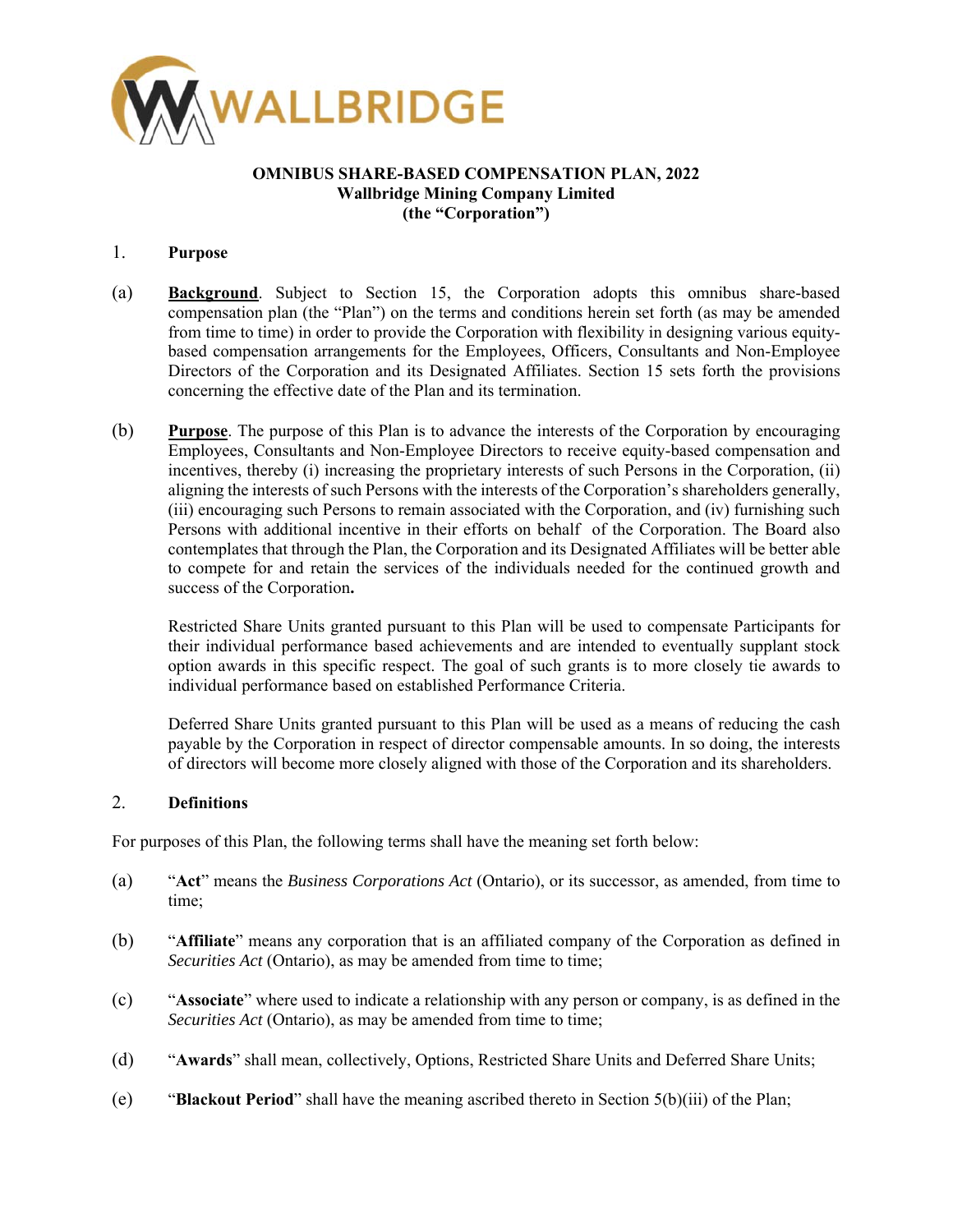- (f) "**Board**" means the board of directors of the Corporation;
- (g) "**Change of Control**" means the occurrence of any one or more of the following events:
	- (i) a consolidation, merger, amalgamation, arrangement or other reorganization or acquisition involving the Corporation or any of its Affiliates and another corporation or other entity, as a result of which the holders of Shares prior to the completion of the transaction hold less than 50% of the outstanding voting shares of the successor corporation after completion of the transaction;
	- (ii) the sale, lease, exchange or other disposition, in a single transaction or a series of related transactions, of all or substantially all of the assets of the Corporation to another entity, other than a disposition to a wholly-owned Affiliate in the course of a reorganization of the assets of the Corporation and its Affiliates;
	- (iii) a resolution is adopted to wind-up, dissolve or liquidate the Corporation;
	- (iv) the acquisition by any "offeror" (as defined in section 89 of the *Securities Act* (Ontario) as at the date hereof) of beneficial ownership of 50% or more of the votes attached to the outstanding voting securities of the Corporation, by means of a take-over bid or otherwise;
	- (v) any person, entity or group of persons or entities acting jointly or in concert acquires the right to direct the management and policies of the Corporation; or
	- (vi) as a result of or in connection with: (A) a contested election of directors, or (B) a consolidation, merger, amalgamation, arrangement or other reorganization or acquisitions involving the Corporation or any of its Affiliates and another corporation or other entity, the nominees named in the most recent Management Information Circular of the Corporation for election to the Board shall not constitute a majority of the Board.

As to any given Awards or all Awards, the Granting Authority may establish, in the terms of the Award, additional conditions or events that must occur in order for a "Change of Control" to occur under such Award(s) (including the termination of employment);

- (h) "**Committee**" means the Corporation's Compensation Committee and any other committee of the Board constituted as provided for in Section 3 and authorized by the Board to take actions with respect to the Plan as provided in Section 3, provided that such Committee is composed of two or more Non-Employee Directors;
- (i) "**Consultant**" shall mean any individual, other than a Non-Employee Director or an Employee, who renders consulting or advisory services to the Corporation and/or its Designated Affiliates in accordance with the rules of the TSX, provided that such services are not in connection with the offer or sale of securities in a capital-raising transaction;
- (j) "**Control**" shall mean, with respect to any Person, the possession, directly or indirectly, severally or jointly, of the power to direct or cause the direction of the management and policies of such Person, whether through the ownership of voting securities, by contract or credit arrangement, as trustee or executor, or otherwise;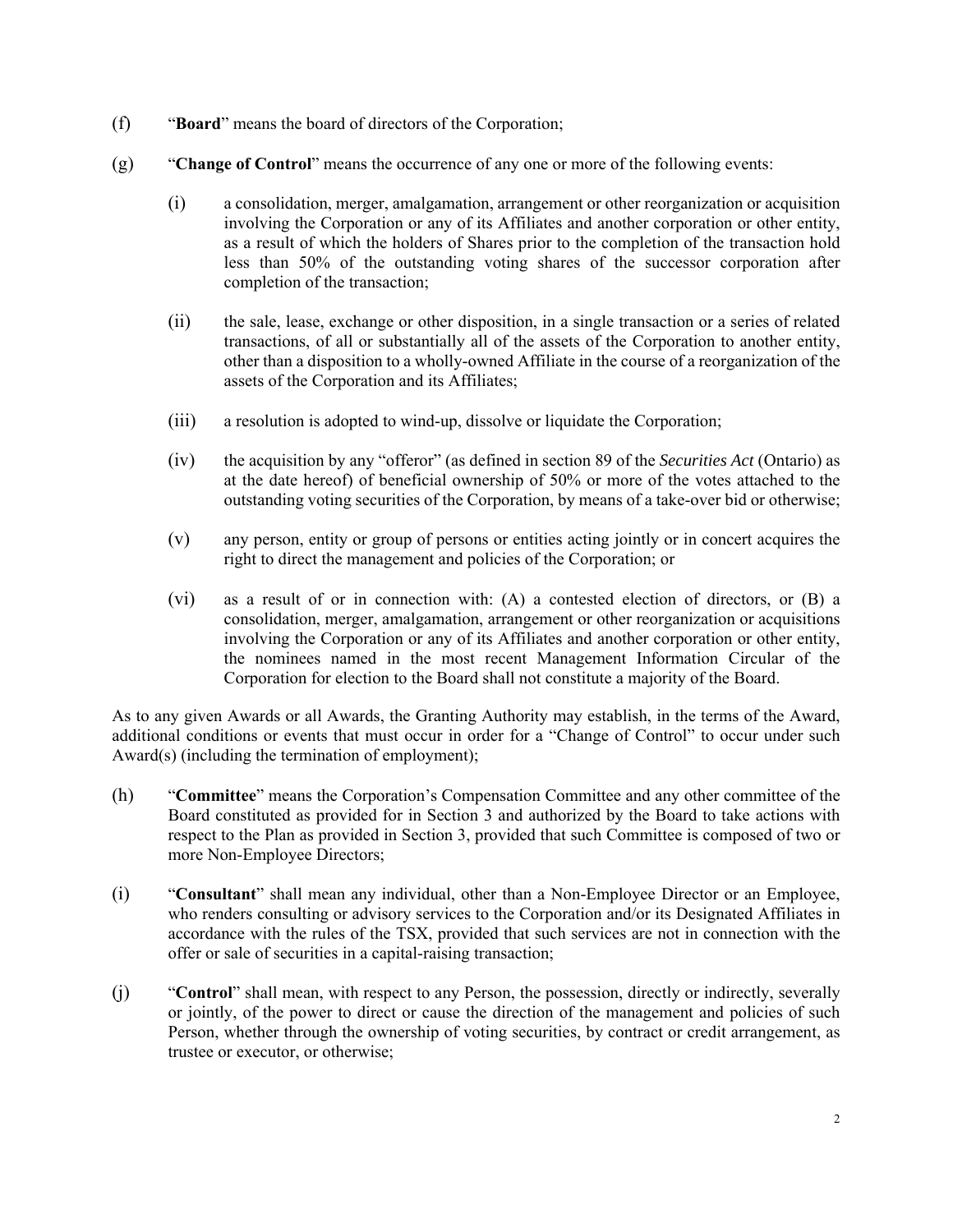- (k) "**Corporation**" means Wallbridge Mining Company Limited, a corporation existing under the Act, and includes any successor corporation thereof;
- (l) "**Deferred Share Units**" shall mean a right, granted in accordance with Section 7 hereof, to receive a Share that is settled, if at all, only after the Participant's Eligible Retirement, death or cessation or termination of office or employment, as described herein;
- (m) "**Designated Affiliate**" means the Affiliates of the Corporation designated by the Committee for purposes of the Plan from time to time;
- (n) "**Effective Date**" shall mean the date as of which an Award shall take effect, provided that the Effective Date shall not be a date prior to the date the Granting Authority determines an Award shall be made and, unless otherwise specified by the Granting Authority, the Effective Date will be the date the Granting Authority determines an Award shall be made;
- (o) "**Eligible Retirement**" shall mean, if determined by the Granting Authority in its sole discretion, termination of service, under circumstances as shall constitute retirement for age as determined by the Granting Authority or in accordance with the written policies established by the Granting Authority as they may be amended or revised from time to time;
- (p) "**Employees**" means:
	- (i) an individual who is considered an employee under the ITA (such as an individual for whom income tax, employment insurance and Canadian Pension Plan deductions must be made at the source) of the Corporation or any Designated Affiliate;
	- (ii) an individual who works full-time for the Corporation or any Designated Affiliate thereof providing services normally provided by an employee and who is subject to the same control and direction by the Corporation or any Designated Affiliate thereof over the details and methods of work as an employee of the Corporation or any Designated Affiliate thereof, but for whom income tax deductions are not made at the source; or
	- (iii) an individual who works for the Corporation or any Designated Affiliate thereof on a continuing and regular basis for a minimum amount of time per week providing services normally provided by an employee and who is subject to the same control and direction by the Corporation or any Designated Affiliate thereof over the details and methods of work as an employee of the Corporation or any Designated Affiliate thereof, but for whom income tax deductions are not made at the source
- (q) "**Exercise Price**" shall mean, (i) with respect to an Option, the price payable by a Participant to purchase one Share on exercise of such Option, subject to adjustment in certain events pursuant to Section 10;
- (r) "**Granting Authority**" shall mean the Board, the Committee or other committee, as applicable, that is charged with exercising the powers and responsibility as to a specific matter in question affecting this Plan or an Award;
- (s) "**Incentive Stock Option**" shall mean an Option that, on the Effective Date, is intended to qualify and is designated by the Granting Authority in the applicable instrument of grant as an Incentive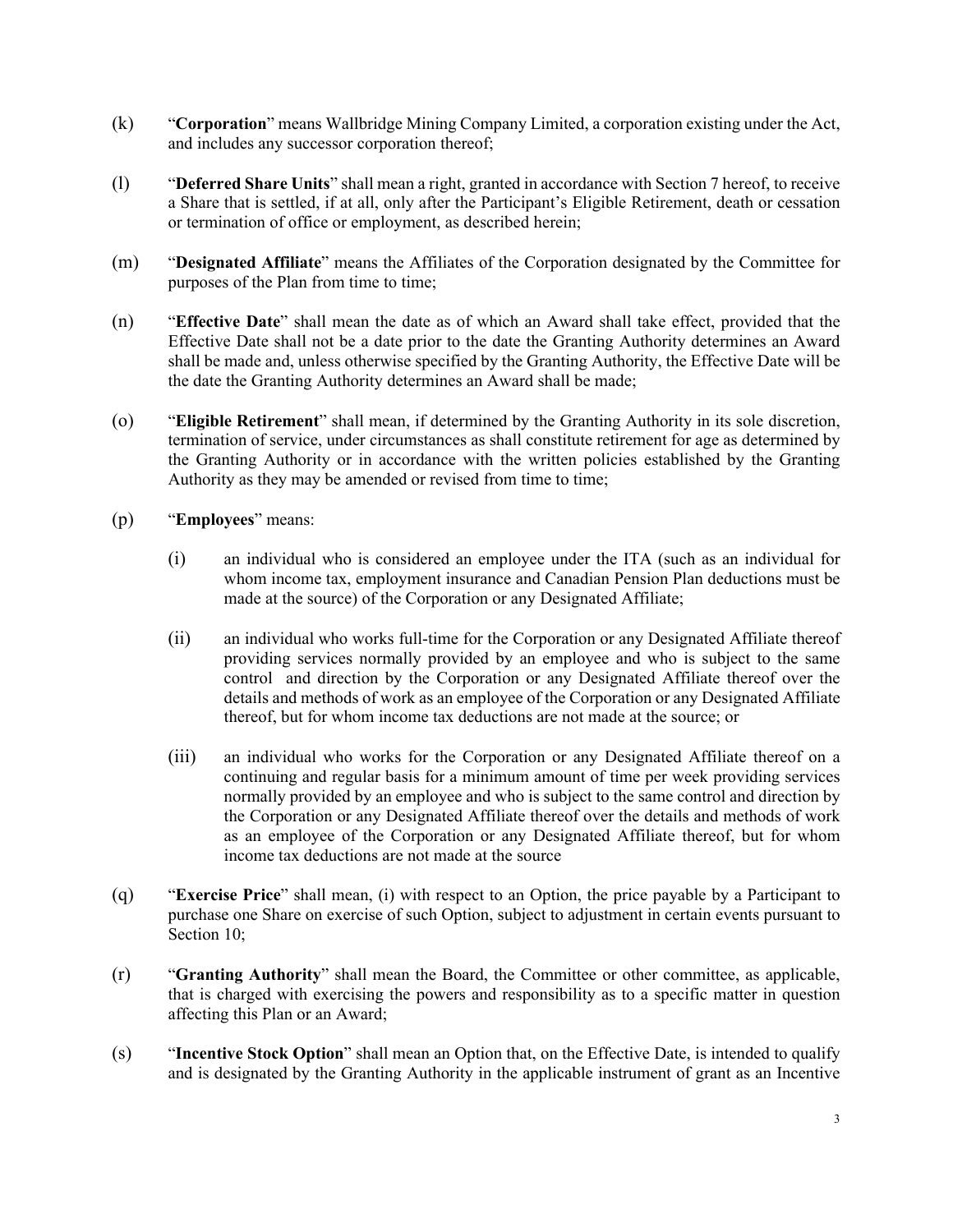Stock Option within the meaning of Section 422 of the United States *Internal Revenue Code* (or any successor provision);

- (t) "**Insiders**" shall mean a reporting insider as defined in National Instrument 55-104 Insider Reporting Requirements and Exemptions;
- (u) "**IRC**" shall mean the *Internal Revenue Code* (United States) and any regulations thereunder as amended from time to time;
- (v) "**ITA**" shall mean the *Income Tax Act* (Canada) and any regulations thereunder as amended from time to time;
- (w) "**Market Value**" of a Share as of a relevant date shall mean the fair market value as determined by the Granting Authority:
	- (i) in accordance with the rules of the TSX if the Shares are then listed on such exchange; or;
	- (ii) if the Shares are not publicly traded at the time a determination of its fair market value is required to be made hereunder, the determination of fair market value shall be made in good faith by the Granting Authority using any fair and reasonable means selected in the Granting Authority's discretion;
- (x) "**Non-Employee Director**" shall mean an individual who is a member of the Board but who is not otherwise an Employee or a Consultant of the Corporation or of any Designated Affiliate at the date the Award is granted;
- (y) "**Officer**" shall mean any officer of the Corporation;
- (z) "**Option**" shall mean an option granted in accordance with Section 6 hereof, to purchase a Share;
- (aa) "**Participants**" or "**Grantees**" shall mean those individuals to whom Awards have been granted from time to time under the Plan. The executors and administrators of such Participant's estate, any Person or Persons who acquire the right to exercise and Award directly from the Participant by bequest or inheritance or any other permitted transferee of the Participant under Section 9 hereof shall be treated as a Participant solely for the purposes of exercising and enforcing an Award according to the terms thereof and of this Plan;
- (bb) "**Performance Criteria**" shall mean such financial, personal and/or other performance criteria as may be determined by the Granting Authority with respect to Awards of Restricted Share Units and, for greater certainty, the Committee may take into consideration the present and potential contributions of and the services rendered by the particular Participant to the success of the Corporation and any other factors which the Granting Authority deems appropriate and relevant;
- (cc) "**Person**" shall mean, unless the context otherwise requires or unless and to the extent otherwise limited or required by applicable law or rules of a Stock Exchange, any natural person, firm, partnership, limited liability company, association, corporation, company, trust, business trust, governmental authority or other entity;
- (dd) "**Plan**" shall mean this Omnibus Share Based Compensation Plan, as amended and restated from time to time;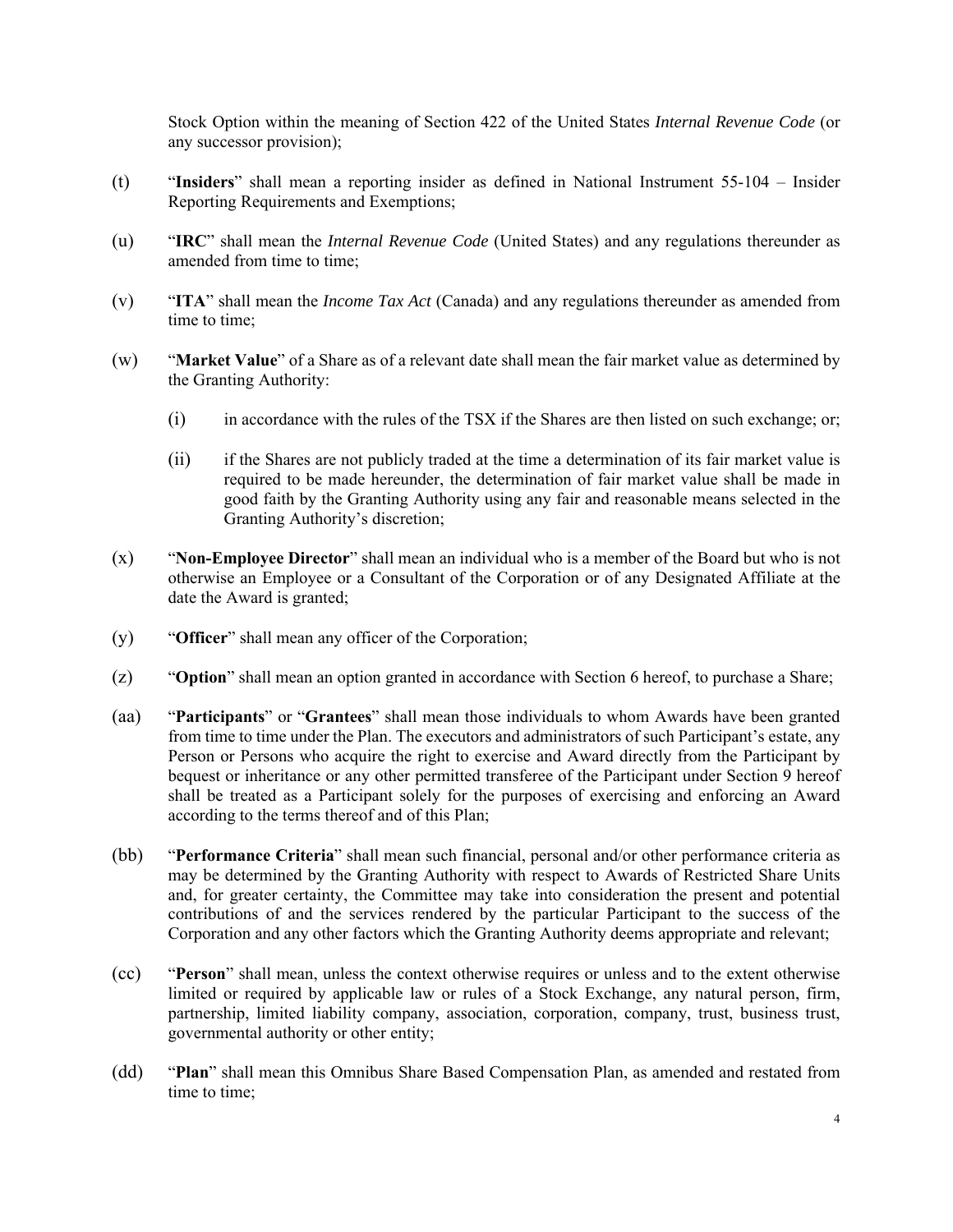- (ee) "**Restricted Period**" shall mean the period established by the Granting Authority with respect to an Award during which the Award either remains subject to forfeiture or is not exercisable by the Participant;
- (ff) "**Restricted Share Unit**" shall mean a right, granted in accordance with Section 7 hereof, to receive a Share that generally becomes Vested, if at all, based on the Participant's period of employment with the Corporation and/or such other Vesting criteria as determined by the Granting Authority from time to time;
- (gg) "**Revised Expiry Date**" shall have the meaning ascribed thereto in Section 5(b)(iii) hereof;
- (hh) "**Shareholder Approval Date**" means the date on which this Plan is approved by shareholders of the Corporation;
- (ii) "**Shares**" means the common shares in the capital of the Corporation, as adjusted in accordance with the provisions of Section 10 of this Plan;
- (jj) "**Stock Exchange**" shall mean the TSX or such other stock exchange where the Shares of the Corporation are listed for trading as at the relevant time;
- (kk) "**Termination**" means: (i) in the case of an Employee, the termination of the employment of the Employee with or without cause by the Corporation or a Designated Affiliate or the cessation of employment of the Employee with the Corporation or a Designated Affiliate, other than the Eligible Retirement, of the Employee; and (ii) in the case of a Consultant, the termination of the services of the Consultant by the Corporation or any Designated Affiliate;
- (ll) "**TSX**" means the Toronto Stock Exchange;
- (mm) "**US**" means the United States of America; and
- (nn) "**Vested**" or "**Vesting**" shall mean, with respect to an Award, that the applicable conditions established by the Granting Authority or this Plan have been satisfied or, to the extent permitted under the Plan, waived, whether or not the Participant's rights with respect to such Award may be conditioned upon prior or subsequent compliance with any confidentiality, non-competition or nonsolicitation obligations.

### 3. **Administration**

- (a) **Powers of the Board and the Committee**. Subject to and consistent with the terms of the Plan, applicable law and applicable rules of the Stock Exchange, and subject to the provisions of any charter adopted by the Board with respect to the powers, authority and operation of the Committee (as amended from time to time), the Board will have the general power to administer the Plan in accordance with its terms (including all powers specified in Section  $3(a)(ii)$  and make all determinations required or permitted to be made, provided, however, that the Board may delegate all or any portion of such powers to the Committee or to other committees; and provided, further, that with respect to Awards of the Corporation's executive officers, the Committee shall have such powers as are set forth in Section 3(a)(i).
	- (i) **Specific Provisions Concerning Delegation of Authority to the Committee**. In addition to any authority of the Committee specified under any other terms of the Plan, and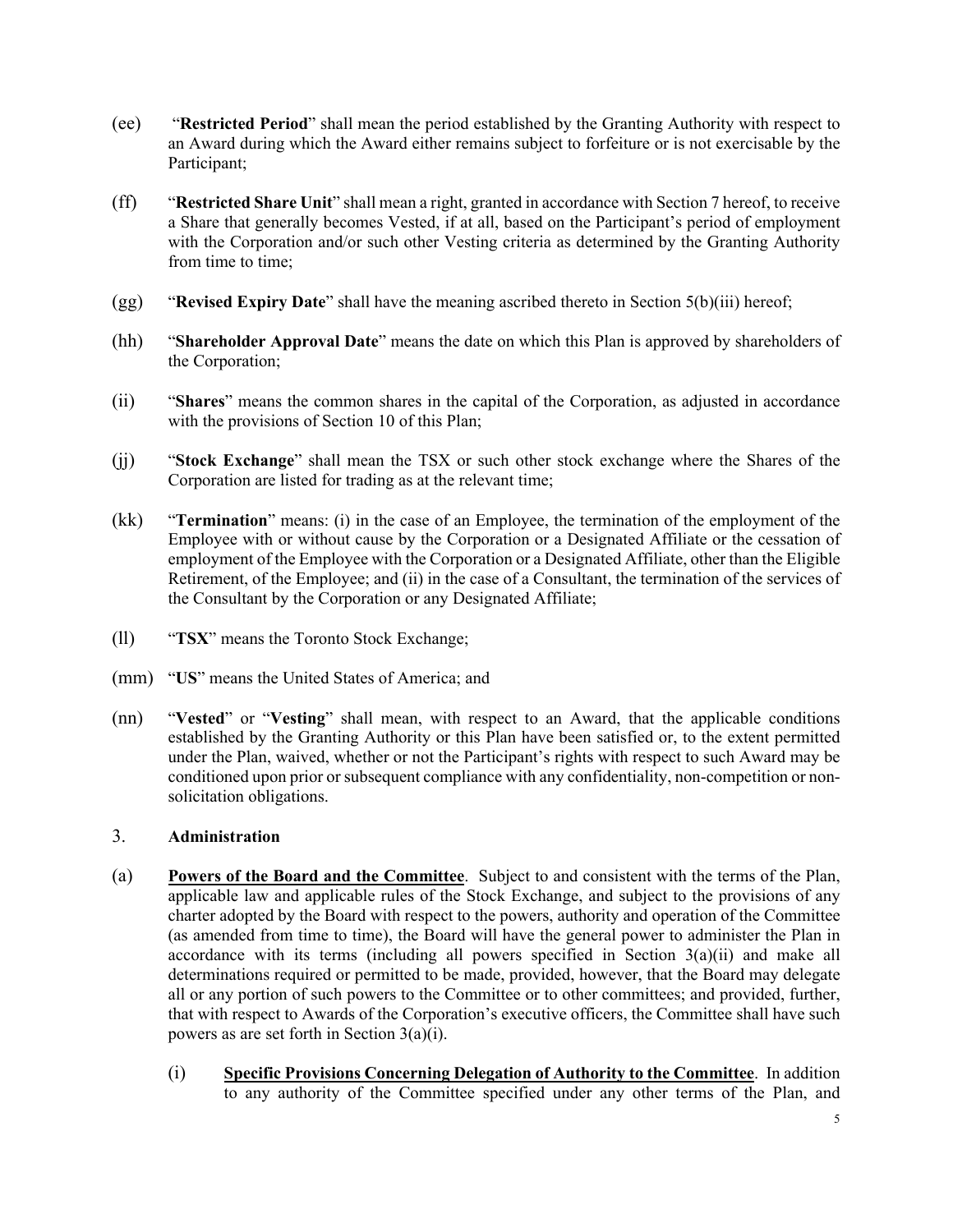notwithstanding any other provision herein to the contrary, insofar as Awards under the Plan are to be made to executive officers, the Committee will make recommendations to the Board with respect to Awards.

The foregoing shall not limit the Board in delegating any other powers to the Committee or in delegating any or all determinations or other powers with respect to certain types of Awards, including the full power to make Awards and to exercise the other powers set forth in Section 3(a)(ii) and the other powers granted herein to the Granting Authority.

- (ii) **Specific Powers of the Granting Authority**. Without limiting the lead-in paragraph of Section 3(a), the powers of the Granting Authority shall include the powers to, subject to Section 11(c):
	- (1) interpret the Plan and instruments of grant evidencing the Awards;
	- (2) prescribe, amend and rescind such procedures and policies, and make all determinations it deems necessary or desirable for the administration and interpretation of the Plan and instruments of grant evidencing Awards;
	- (3) determine those Persons who are eligible to be Participants, grant one or more Awards to such Persons and approve or authorize the applicable form and terms of the related instrument of grant;
	- (4) determine the terms and conditions of Awards granted to any Participant, including, without limitation, and subject always to the Plan (1) subject to Section 4(b) and 4(c), the type, and number of Shares subject to an Award, (2) the Exercise Price for Shares subject to an Award, if applicable, (3) the conditions to the Vesting of an Award or any portion thereof, including terms relating to lump sum or installment Vesting, the period for achievement of any applicable Performance Criteria as a condition to Vesting and the conditions, if any, upon which Vesting of any Award or portion thereof will be waived or accelerated without any further action by the Granting Authority, (4) the circumstances upon which an Award or any portion thereof shall be forfeited, cancelled or expire, (5) the consequences of a Termination with respect to an Award, (6) the manner of exercise or settlement of the Vested portion of an Award, including whether an Award shall be settled on a current or deferred basis, and (7) whether and the terms upon which any Shares delivered upon exercise or settlement of an Award must continue to be held by a Participant for any specified period;
	- (5) set forms of consideration, if any, to be paid with respect to the exercise of an Award (except to the extent certain forms of consideration must be paid to satisfy the requirements of applicable law);
	- (6) determine whether and the extent to which any Performance Criteria or other conditions applicable to Vesting of an Award have been satisfied or shall be waived or modified;
	- (7) amend the terms of any instrument of grant or other documents evidencing Awards; provided, however, that subject to Section 5(d), no amendment of an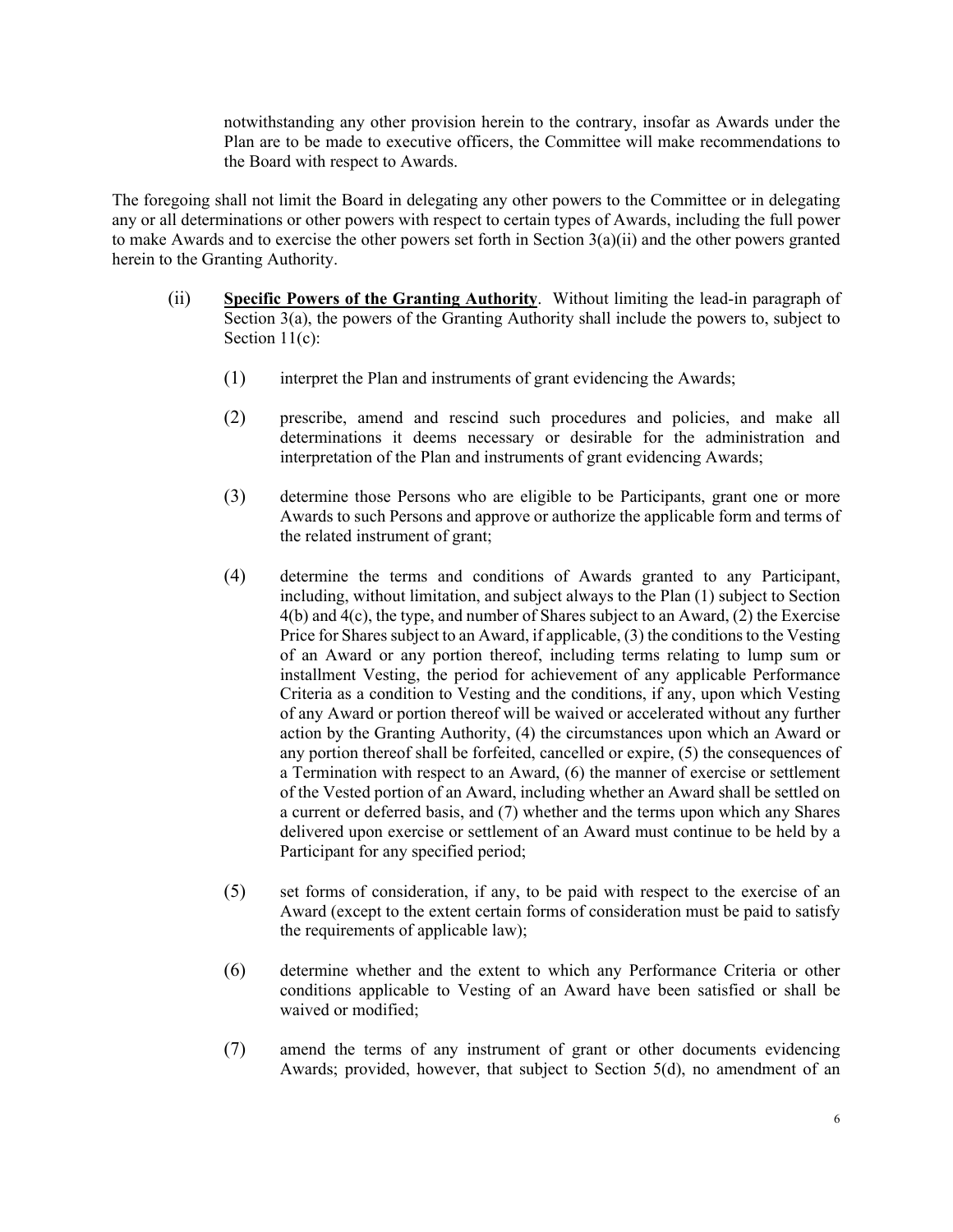Award may, without the consent of the holder of the Award, adversely affect such Person's rights with respect to such Award in any material respect;

- (8) accelerate or waive any condition to the Vesting of any Award, all Awards, any class of Awards or Awards held by any group of Participants; and
- (9) determine whether and the extent to which adjustments shall be made pursuant to Section 10 and the terms of any such adjustments.

However, the Granting Authority shall not have any discretion under this Section 3(a) or any other provisions of the Plan that would modify the terms or conditions of (i) any Award that is intended to be exempt from the definition of "salary deferral arrangement" in the ITA if the exercise of such discretion would cause the Award to not be or cease to be exempt, or (ii) any Option granted to a Participant if the exercise of such discretion would cause the Option to not be or cease to be governed by Section 7 of the ITA. The Granting Authority will also exercise its discretion in good faith in accordance with the Corporation's intention that the terms of the Awards and the modifications or waivers permitted hereby are in compliance with applicable law and the rules of the Stock Exchange.

- (b) **Effects of Granting Authority's Decision**. Any action taken, interpretation or determination made, or any rule or regulation adopted by the Granting Authority pursuant to this Plan shall be made in its sole discretion and shall be final, binding and conclusive on all affected Persons, including, without limitation, the Corporation, any of its Designated Affiliates, any grantee, holder or beneficiary of an Award, any shareholder and any Employee, Consultant or Non-Employee Director.
- (c) **Liability Limitation and Indemnification**. No member of the Granting Authority or the Board generally shall be liable for any action or determination made in good faith pursuant to the Plan or any instrument of grant evidencing any Award granted under the Plan. To the fullest extent permitted by law, the Corporation shall indemnify and save harmless, and shall advance and reimburse the expenses of, each Person made, or threatened to be made, a party to any action or proceeding in respect of the Plan by reason of the fact that such Person is or was a member of the Granting Authority or is or was a member of the Board in respect of any claim, loss, damage or expense (including legal fees) arising therefrom.
- (d) **Delegation and Administration**. The Granting Authority may, in its discretion, delegate such of its powers, rights and duties under the Plan, in whole or in part, to such committee, Person or Persons as it may determine, from time to time, on terms and conditions as it may determine, except the Granting Authority shall not, and shall not be permitted to, delegate any such powers, rights or duties: (i) with respect to the grant, amendment, administration or settlement of any Award of a Participant, (ii) with respect to the establishment or determination of the achievement of the Performance Criteria, or (iii) with respect to any matter that would be in violation of applicable law or the rules of any Stock Exchange. The Granting Authority may also appoint or engage a trustee, custodian or administrator to administer and implement the Plan or any aspect of it, subject to the exception of the immediately preceding sentence hereof.

## 4. **Shares Subject to the Plan**

(a) **Aggregate Plan Limits**. Subject to adjustment pursuant to Section 10, the maximum aggregate number of Shares that may be subject to issuance at any given time in connection with the Awards granted under the Plan shall not exceed a number equal to 10% of the total number of issued and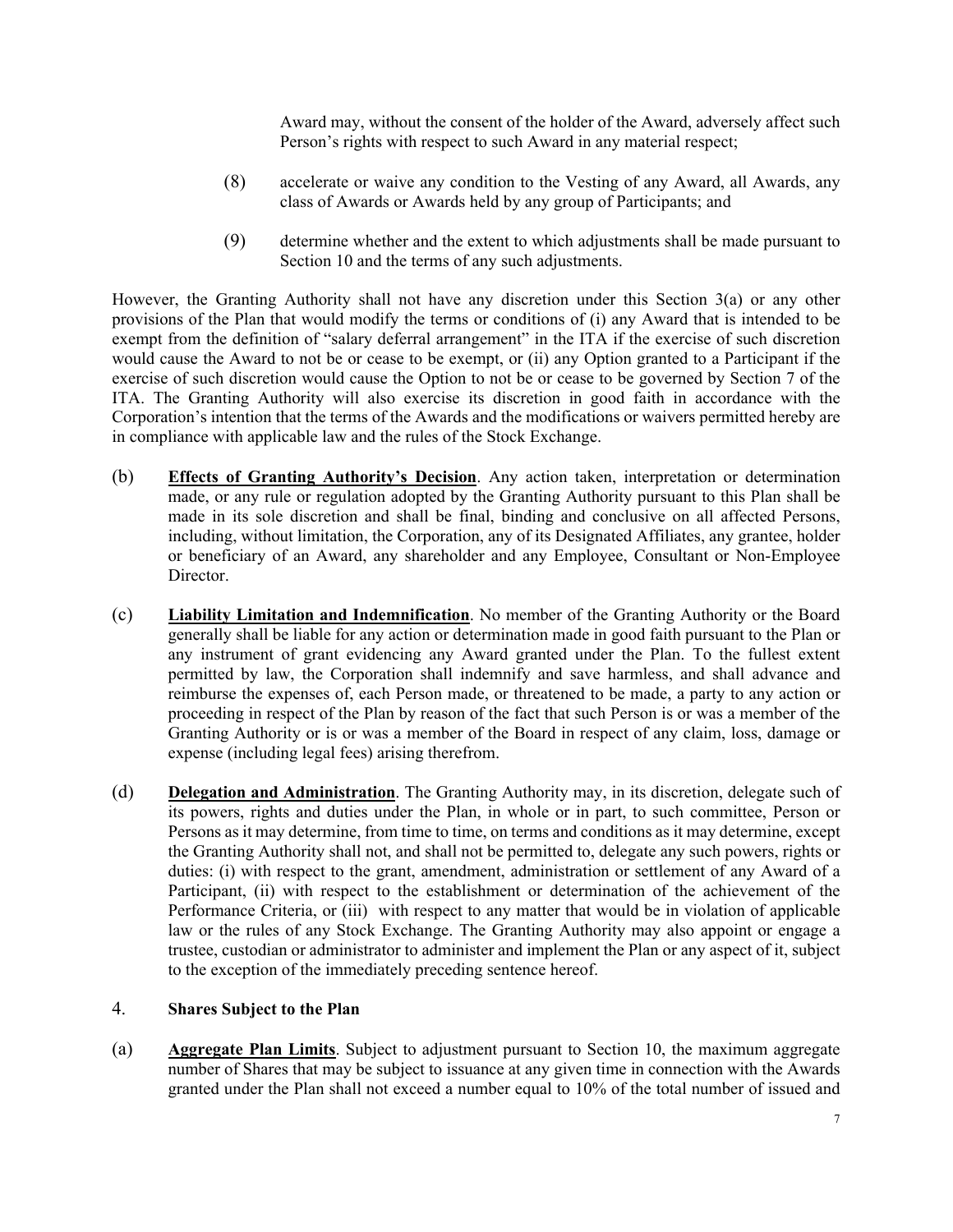outstanding Shares of the Corporation (calculated on a non-diluted basis) at the time of any Award grant. This prescribed maximum may be subsequently changed to any specified amount, provided the change is authorized by a vote of the shareholders of the Corporation. For the purposes of computing the foregoing limits the following shall not be counted against such limitations:

- (i) Shares subject to any Award or award granted under the Prior Plan that are reserved on the Shareholder Approval Date (or any portion thereof) where the Award has expired or is forfeited, surrendered, cancelled or otherwise terminated;
- (ii) To the extent that any Options which lapse unexercised or Restricted Share Units or Deferred Share Units which are cancelled or expire without Vesting, the Shares reserved thereunder will be treated as not having been issued for the purposes of computing the foregoing limitation;
- (iii) Any available shares under a pre-existing shareholder approved plan of a company acquired by the Corporation or a Designated Affiliate or with which the Corporation or a Designated Affiliate combines, and not adopted in contemplation of such acquisition or combination (as adjusted, to the extent appropriate, using the exchange ratio or other adjustment or valuation ratio or formula used in such acquisition or combination to determine the consideration payable to the holders of common stock of the entities party to such acquisition or combination); provided that Awards using such available shares shall not be made after the date awards or grants could have been made under the terms of the pre-existing plan, absent the acquisition or combination, and shall only be made to individuals who were not Employees or Non-Employee Directors prior to such acquisition or combination.
- (b) **Certain Additional Limits**. For as long as the Shares are listed for trading on the TSX,
	- (i) the number of Shares issued to Insiders within any one year period and issuable to the Insiders at any time, under this Plan or when combined with all the other security based compensations arrangements of the Corporation (as determined under the rules of the TSX) shall not exceed 10% of the total issued and outstanding Shares, respectively; and
	- (ii) the number of Shares issued, or reserved for issuance with respect to Awards, to any one Insider within any one year period under this Plan and all other Corporation security-based compensation arrangements (as determined under the rules of the TSX) shall not exceed 5% of the total issued and outstanding Shares; and

For the purposes of determining compliance with the above restrictions, the Granting Authority will take into account Shares reserved or issued pursuant to Options together with Shares reserved or issued pursuant to all of the Corporation's security-based compensation arrangements to the extent required by applicable law and applicable rules of the TSX.

(c) **Source of Shares**. Except as expressly provided in the Plan, Shares delivered to Participants in connection with the exercise or settlement of Awards may be authorized but unissued Shares, Shares purchased in the open-market or in private transactions. The Board shall take such action as may be necessary to authorize and reserve for issuance from unissued Shares such number of Shares as may be necessary to permit the Corporation to meet its obligations under the Plan; provided, however, that the Corporation may satisfy its obligations from treasury shares or Shares purchased in the open market or private transactions.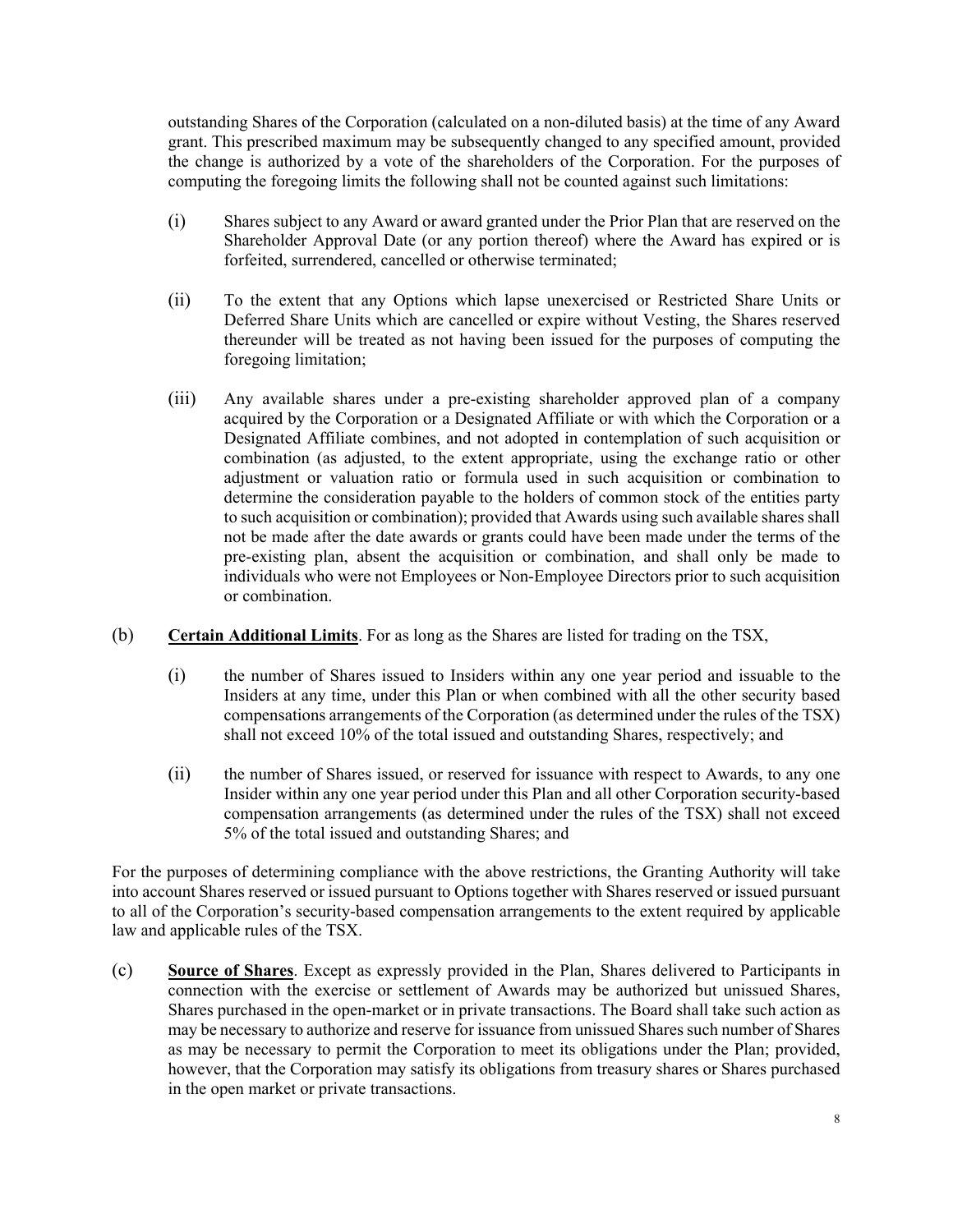### 5. **General Provisions Relating to Awards**

- (a) **Eligibility**. Awards will be granted only to those Persons who are, at the time of the grant, Non-Employee Directors, Officers, Employees or Consultants to the Corporation or its Designated Affiliates. If any Participant is (pursuant to the terms of his or her employment or otherwise) subject to a requirement that he or she not benefit personally from an Award, the Granting Authority may grant any Award to which such Person would otherwise be entitled to the Person's employer or to any other entity designated by them that directly or indirectly imposes such requirement on the Person. The Granting Authority shall have the power to determine other eligibility requirements with respect to Awards or types of Awards.
- (b) **Terms of Grant**. Subject to the other express terms of this Plan, grants of Awards under the Plan shall contain such terms and conditions as the Granting Authority may specify. Without limiting the foregoing,
	- (i) Each Award granted under the Plan shall be evidenced by an instrument of grant, in such form or forms as the Granting Authority shall approve from time to time, which shall set forth such terms and conditions consistent with the terms of the Plan as the Granting Authority may determine. Each instrument of grant shall set forth, at a minimum, the Exercise Price, as applicable, the type and Effective Date of the Award evidenced thereby, the number of Shares subject to such Awards and the applicable Vesting conditions. Reference in the Plan to an instrument of grant shall include any supplements or amendments thereto;
	- (ii) The term or Restricted Period of each Award that is an Option or Restricted Share Unit shall be for such period as may be determined by the Granting Authority; provided, however, that in no event shall the term of any Option or Restricted Share Unit exceed a period of ten years (or such other shorter term as may be required in respect of an Award so that such Award does not constitute a "salary deferral arrangement" as defined in subsection 248(1) of the ITA);
	- (iii) Notwithstanding the foregoing provisions of this Section 5(b), unless otherwise determined by the Granting Authority, or as otherwise provided in the Plan, if the term of any Award granted hereunder is scheduled to expire: (i) at a time when the holder of the Award is subject to restrictions on trading of securities of the Corporation under a trading "blackout" established by the Corporation (pursuant to the disclosure policy of the Corporation then in effect or otherwise) or pursuant to any lock-up agreement or other similar trading restriction (a "**Blackout Period**"); or (ii) within ten business days after the termination of a Blackout Period, the terms of the Award will, notwithstanding the scheduled expiry date of the term of such Award, expire as of the date that is ten business days following the end of the applicable Blackout Period (the "**Revised Expiry Date**") and shall continue to be exercisable, convertible or otherwise remain outstanding for the benefit of the holder, as applicable, at any time up to the applicable time on the Revised Expiry Date;
	- (iv) The Granting Authority may determine that payments to be made by the Corporation or a Designated Affiliate upon the exercise of an Option or other Award or settlement of an Award may be made in a single payment or transfer, in installments or on a deferred basis; provided, however, that no deferral shall be required or permitted by the Granting Authority if such deferral would result in adverse tax consequences to the Participant under the ITA.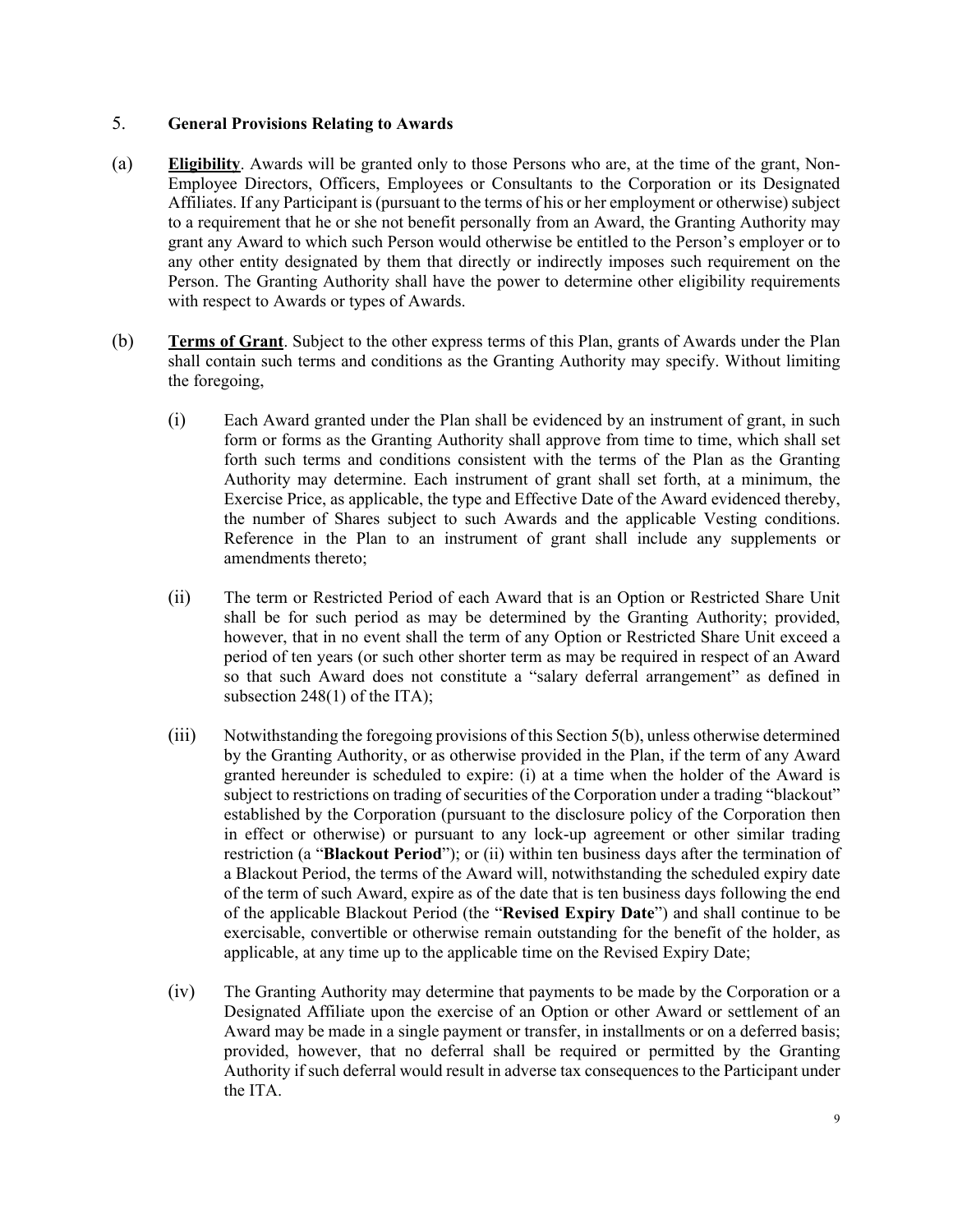- (v) The terms, conditions and/or restrictions contained in an Award may differ from terms, conditions and restrictions contained in any other Awards;
- (vi) The Granting Authority may specify such other terms and conditions, consistent with the terms of the Plan, as the Granting Authority shall determine or as shall be required under any other provisions of the Plan. Such terms may include, without limitation, provisions requiring forfeiture of Awards in the event of termination of employment by the Participant and provisions permitting a Participant to make elections relating to his or her Award.
- (c) **Vesting Conditions**. Subject to terms of the Plan, the Granting Authority shall determine any and all conditions to the Vesting of all and/or any portion of Awards and shall specify the material terms thereof in the applicable instrument of grant on, or as soon as reasonably practicable following, the Effective Date of the Award. Vesting of an Award, or portion thereof, may be conditioned upon passage of time, continued employment, satisfaction of Performance Criteria, or any combination of the foregoing, as determined by the Granting Authority.
- (d) **Change of Control**. Unless otherwise provided in the Award or by direction of the Granting Authority as to all or any type of number of Awards, in the event of a Change of Control and notwithstanding any other Vesting or other restrictions or conditions, the Granting Authority may take whatever action with respect to the Awards outstanding that it deems necessary or desirable, including following:
	- (i) the Granting Authority may accelerate Vesting and the expiration or termination date of Options then outstanding to a specified date fixed by the Granting Authority. After any accelerated expiration or termination date so specified, all unexercised Options and all rights of Participants thereunder shall terminate; provided, however, that any acceleration of the expiration or termination date shall not be to a date that is earlier than thirty (30) days after notice of such acceleration. The Granting Authority may also accelerate Vesting and the time at which Options may be exercised so that those types of Awards may be exercised in full for their then remaining term; and
	- (ii) the Granting Authority may waive all restrictions and conditions of all Restricted Share Units and Deferred Share Units then outstanding with the result that those types of Awards shall be deemed satisfied, and the Restricted Period or other limitations on payment in full with respect thereto shall be deemed to have expired, as of the date of the Change of Control or such other date as may be determined by the Granting Authority, provided that, in no event shall a payment be made in respect of a Deferred Share Unit granted to a Participant prior to the date such Participant ceases to be an Employee or Director of the Corporation or of a Designated Affiliate.

Notwithstanding the above provision of this Section 5(d), but subject to any contractual rights created by the terms of an Award, the Granting Authority shall not be required to take any action described in the preceding provisions, and any decision made by the Granting Authority, in its sole discretion, not to take some or all of the actions described in the preceding provisions shall be final, binding and conclusive with respect to the Corporation and all other interested Persons. Any acceleration of Vesting shall be deemed to have occurred immediately prior to the Change of Control, no matter when the determination of the Granting Authority occurs.

(iii) Moreover, if approved by the Board prior to or within thirty (30) days after such time as a Change of Control shall be deemed to have occurred, the Board shall have at any time the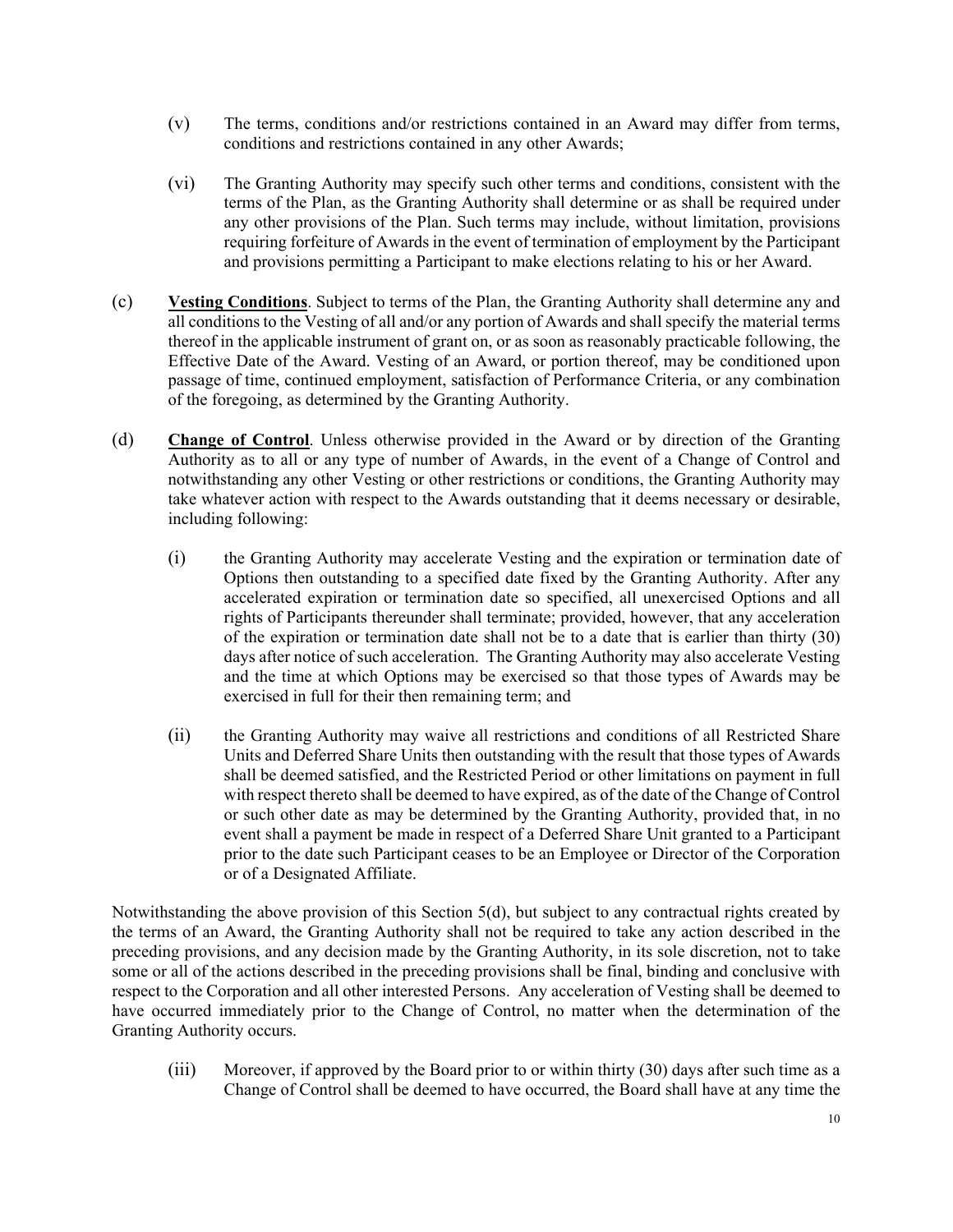right to require that all or any portion of the Awards be settled and discharged in cash based on the "cash value" of such Awards in lieu of settlement by issuance of Shares, except in the case of an Award to a Participant that was, at the date the Award was granted, intended to be governed by section 7 of the ITA. Such requirement may be specified in any arrangement relating to such Change of Control transaction to which the Corporation is a party or may be specified in any notice sent by the Corporation, which arrangement or notice may also specify the terms and timing of such settlement. If not so specified, the Board may require settlement at any time within a forty-five (45) day period immediately following the date that the Change of Control is deemed to have occurred. For the foregoing purposes, the "cash value" of an Award shall in the case of any Award that is an Option be equal to the excess of the "market value" (defined below) per share over the Exercise Price subject to such Award. For purposes of the preceding sentence, "market value" per share shall mean the higher of  $(x)$  the average of the market value per Share on each of the five trading days immediately preceding the date a Change of Control is deemed to have occurred or (y) the highest price, if any, offered by the acquiring Person or the Corporation with respect to Shares, all as determined by Board in its discretion. The Corporation may require Participants to verify the amount and completeness of any settlement of Awards as a condition to the final settlement and payment.

- (e) **No Repricing or Extension of Term**. The Exercise Price for Shares subject to any award of Options may be reduced only if the Granting Authority specifically approves, provided that the Exercise Price for Shares subject to any award of Options may not be reduced after the Effective Date of the Award thereof, either directly or indirectly, without prior shareholder approval, except for adjustments pursuant to Section 10 of the Plan. In addition, to the extent applicable rules of a Stock Exchange require shareholder approval with respect to the extension of the term of one or more Awards, then any such extension shall not be effective unless the requisite shareholder approval is obtained.
- (f) **Fractional Shares**. No fractional Shares shall be issued under the Plan and there shall be no entitlement or payment for any fractional Shares and no payment shall be made in lieu of a fractional Share.
- (g) **Compliance with the ITA**. The terms and conditions applicable to any Award (or portion thereof) granted to a Participant who is subject to taxation under the ITA are intended to comply with the ITA. Without limiting the foregoing,
	- (i) the terms of any such Award (or portion thereof) permitting the deferral of payment or other settlement thereof shall be subject to such requirements and shall be administered in such manner as the Committee may determine to be necessary or appropriate to comply with the applicable provisions of the ITA as in effect from time to time; and
	- (ii) any elections allowed to be exercised by a Participant shall be deemed to be void or shall be deemed amended or altered so as not to cause the Award to be considered a "salary deferral arrangement" under the ITA, as defined in subsection 248(1) or create adverse tax consequences under the ITA.
- (h) **Compliance with the IRC**. In respect of the Plan Participants who are also US taxpayers, all Plan terms will be read as modified so as to effect and ensure compliance with Section 409A of the IRC.

### 6. **Stock Options**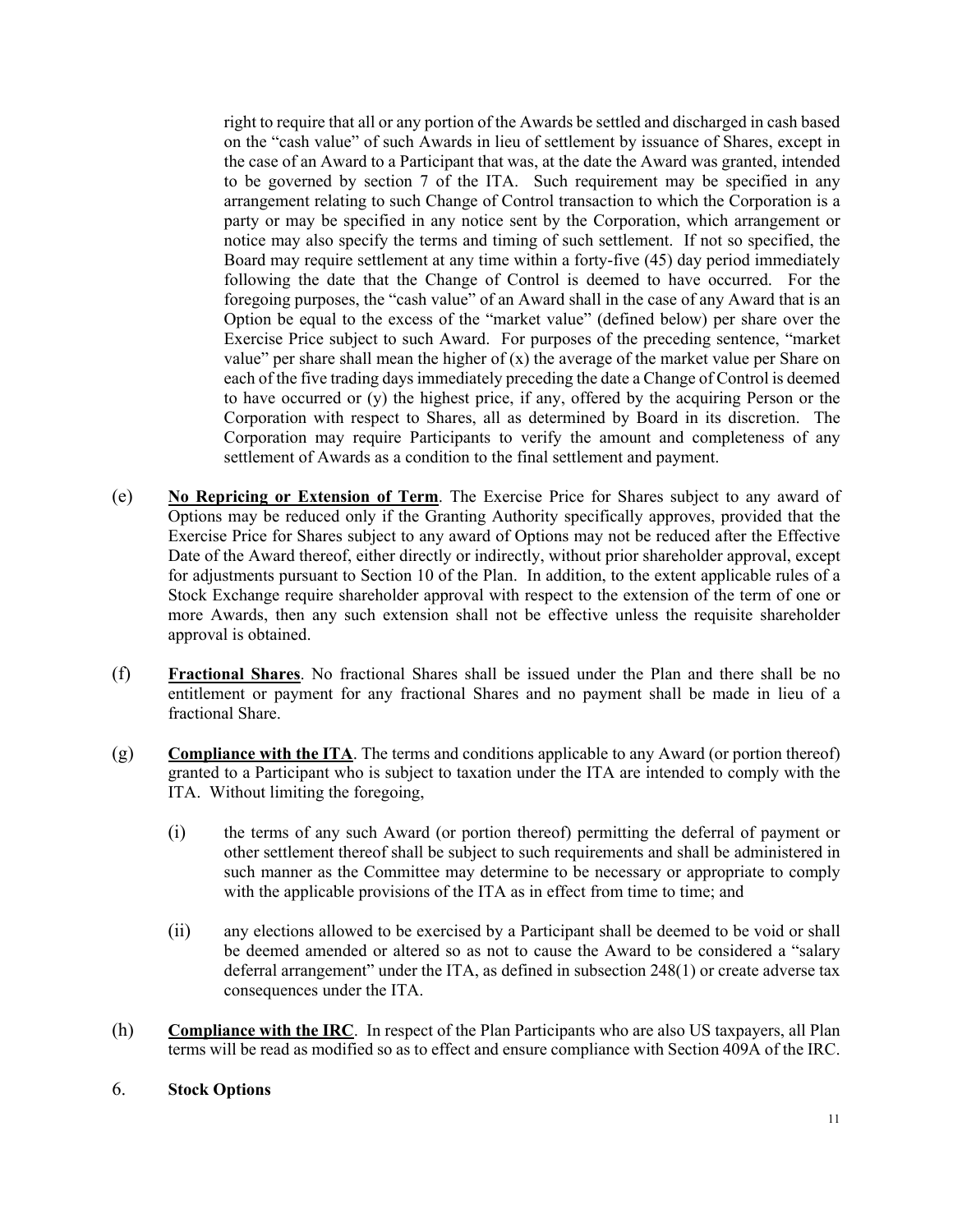- (a) **General**. The Granting Authority may from time to time grant one or more Options to Participants on such terms and conditions, consistent with the Plan, as the Granting Authority shall determine. The instrument of grant evidencing an Option shall specify the Exercise Price for each Share subject to such Option, the maximum term of such Option and whether such Options (or any portion thereof) are intended to qualify as Incentive Stock Options.
- (b) **Vesting Terms**. Options granted under the Plan shall become Vested at such times, in such installments and subject to such terms and conditions consistent with Section 5(c) hereof as may be determined by the Granting Authority and set forth in the applicable instrument of grant.
- (c) **Exercise Price**. The Exercise Price of Shares which are the subject of any Option Award shall be fixed by the Granting Authority when such Option is granted; provided that the Exercise Price at the time of the grant must not be lower than the closing price for such Shares as quoted on the Stock Exchange on the last business day prior to the date of grant, or in the alternative not lower than the 5 day weighted average trading price of the shares for the last 5 days that the shares traded on the Stock Exchange prior to the date of grant. The Exercise Price shall be stated and payable in Canadian dollars.
- (d) **Exercise of Vested Options**. Vested Options may be exercised from time to time by delivery to the Corporation at its registered office, at least 4 days prior to the proposed exercise, of a subscription in writing signed by the Participant or his or her legal personal representative and addressed to the Corporation at its registered office stating the intention of the Participant or his or her legal personal representative to exercise the said Option and specifying the date of the proposed exercise and the number of Shares in respect of which the Option is then being exercised, and the Participant shall deliver to the Corporation on the proposed exercise date a certified cheque (or the equivalent thereof acceptable to the Corporation) in payment of (i) the full Option price of the Shares in respect of which the said Option is then being exercised, and (ii) the amount of withholding tax which the Corporation is required to remit to governmental authorities with respect to the transaction. Such subscription shall be substantially in the form annexed hereto as Schedule A to Appendix A. The Corporation shall deliver certificates for such shares as soon thereafter as practicable.
- (e) **Option Period**. Unless the Granting Authority provides for a shorter option period at or after the Effective Date of an Award of Options and subject to Section 8 hereof, all or any part of the Options covered by an Award shall, to the extent Vested, be exercisable, from time to time, within the period commencing on the date such Option or part thereof becomes Vested and ending on the last day of the term of such Award.
- (f) **Incentive Stock Options**. Option Awards will not be treated as Incentive Stock Options unless specifically so designated. Even if so designated as an Incentive Stock Option, certain decisions, amendments, interpretations or other actions by the Granting Authority and certain actions by a Participant may cause an Option to cease to qualify as an Incentive Stock Option pursuant to the United States *Internal Revenue Code* and, by accepting an Award of Options hereunder, the Participant thereby consents and agrees in advance to any such disqualifying action.
- (g) **Settlement on Exercise of Option**. On the exercise of any Option, settlement of such Option shall be made by the issuance of Shares from treasury or the transfer of previously issued Shares then held by the Corporation.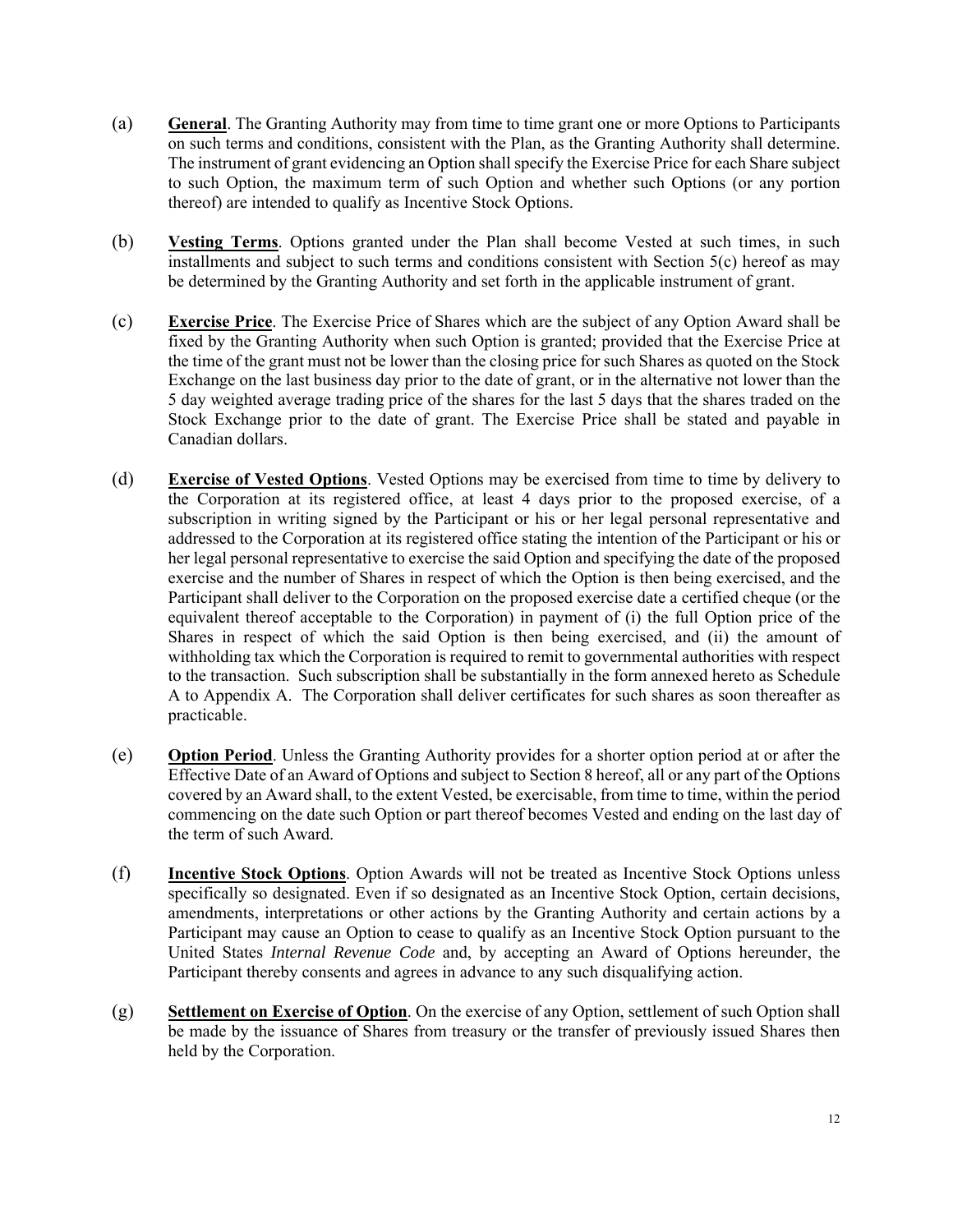(h) **Miscellaneous Provisions**. If any Option granted pursuant to the Plan is not exercised for any reason whatsoever in accordance with the terms of the Plan, the Shares reserved for issuance pursuant to the Option shall, upon expiry of the Option, revert to the Plan and shall be available for other Awards;

## 7. **Restricted Share Units and Deferred Share Units**

- (a) **Grants**. The Granting Authority may from time to time grant one or more Awards of Restricted Share Units and/or Deferred Share Units to Officers, Non-Employee Directors, Employees and/or Consultants of the Corporation on such terms and conditions, consistent with the Plan, as the Granting Authority shall determine and which terms shall be contained in a grant agreement substantially in the form annexed hereto as Appendix B (in respect of Restricted Share Units) and Appendix C (in respect of Deferred Share Units).
- (b) **Vesting Terms**. Restricted Share Units shall become Vested at such times, in such installments and subject to such terms and conditions consistent with Section  $5(c)$  hereof as may be determined by the Granting Authority and set forth in the applicable instrument of grant, provided that the conditions to Vesting of Restricted Share Units may be based on the Participant's continued employment, and having regard to the satisfaction of any Performance Criteria established by the Granting Authority, provided however that Restricted Share Units shall become Vested and be paid out no later than December 31 of the third calendar year following the calendar year in which the grantee rendered the employment services in respect of which the Award is being made. Unless otherwise provided at the time of the grant, the Vesting of Deferred Share Units shall occur at such times, in such installments and subject to such terms and conditions as may be determined by the Granting Authority and set forth in the applicable instrument of grant.
- (c) **Settlement**. Unless otherwise determined by the Granting Authority (including by the terms of the Award of the Plan) and subject to the immediately preceding sentence and to Section 7(b), Restricted Share Units shall be settled upon or as soon as reasonably practicable following the Vesting thereof and Deferred Share Units shall be settled on the third business day (or such other period of time as permitted by the Granting Authority under the grant agreement) following the Eligible Retirement or death of the applicable Participant or at the time the Participant otherwise ceases to hold office subject to payment or other satisfaction of all related withholding obligations in accordance with the provisions of this Plan.

Notwithstanding the foregoing, Restricted Share Units shall also Vest in accordance with the following terms:

- (i) upon the death of the Participant, all unvested Restricted Share Units credited to the Participant will Vest on the date the Corporation is duly notified of the Participant's death. The Shares represented by the Restricted Share Units held by the Participant shall be issued, as determined by the Granting Authority, to the Participant's estate forthwith;
- (ii) in the case of Eligible Retirement of the Participant, all unvested Restricted Share Units credited to the Participant will Vest on the date of Eligible Retirement, and the Shares represented by Restricted Share Units held by the Participant shall be issued to the Participant forthwith; and
- (iii) in the case of total disability of the Participant, all unvested Restricted Share Units credited to the Participant will Vest within 60 days following the date in which the Participant is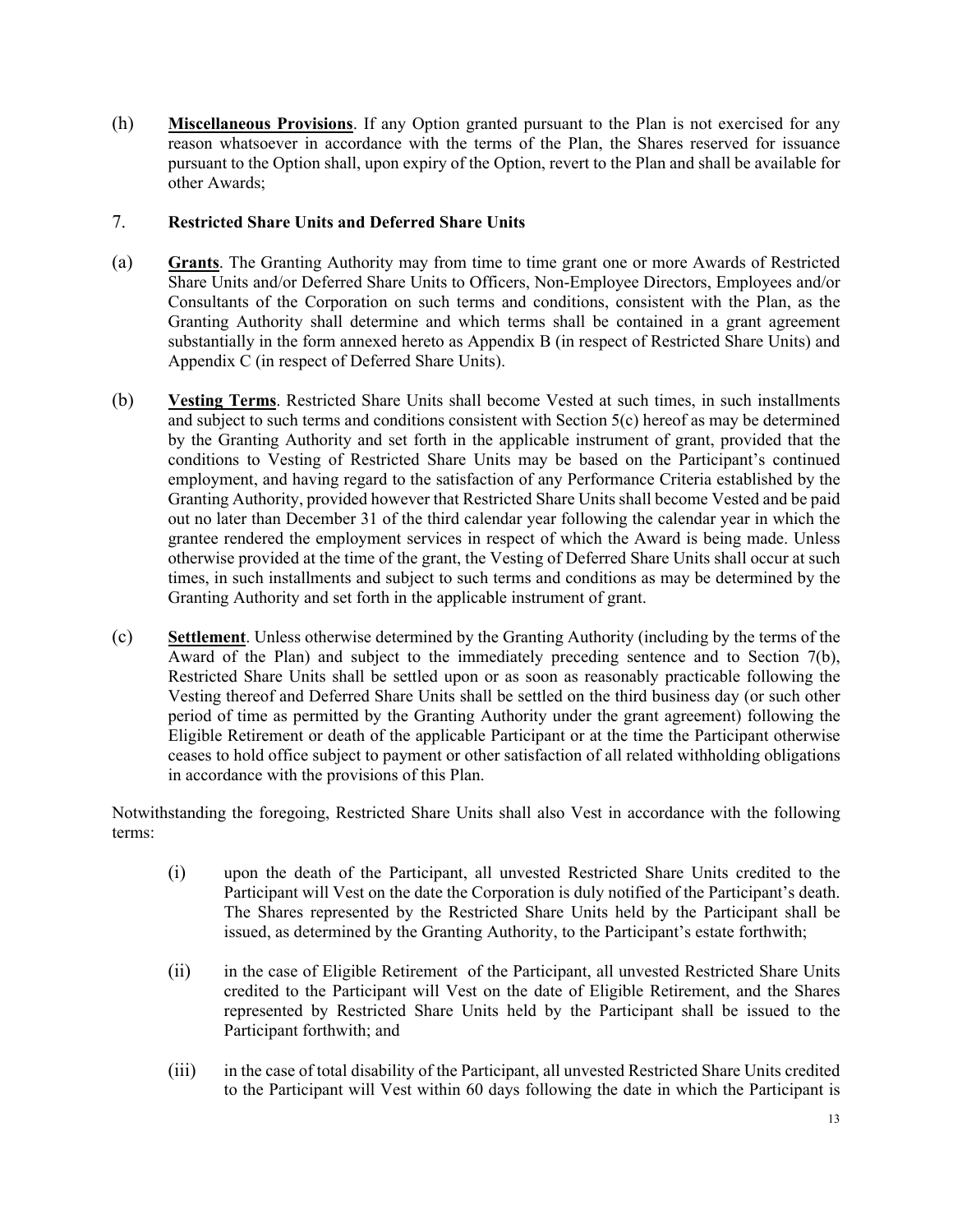determined to be totally disabled, and the Shares represented by Restricted Share Units held by the Participant shall be issued to the Participant forthwith; and

(iv) in the case of termination without cause by the Corporation of a Participant (other than Eligible Retirement), all unvested Restricted Share Units credited to the Participant shall Vest on the date of such termination, and the Shares represented by Restricted Share Units held by the Participant shall be issued to the Participant forthwith. For clarity, where a Participant is terminated for cause or where the Participant has voluntarily terminated his/her employment or service with the Corporation, all unvested Restricted Share Units as at the date of such termination or cessation of service shall be immediately cancelled without liability or compensation therefor and be of no further force and effect.

Settlement of Restricted Share Units and Deferred Shares Units in Shares shall be made by delivery of one Share for each such Restricted Share Unit or Deferred Share Unit then being settled.

Upon payment of any amount pursuant to settlement of Deferred Share Units or Restricted Share Units granted under this Section 7 in Shares, the particular Deferred Share Units or Restricted Share Units in respect of which such payment was made shall be cancelled and no further payments (whether in Shares or otherwise) shall be made in relation to such Deferred Share Units or Restricted Share Units.

If any Restricted Share Unit or Deferred Share Unit is cancelled in accordance with the terms of the Plan or the agreements evidencing the grant, the Shares reserved for issuance pursuant to such Award shall, upon cancellation of such Restricted Share Unit or Deferred Share Unit, as applicable, revert to the Plan and shall be available for other Awards.

- (d) **Dividend Equivalents**. Neither the Participant nor his or her legal personal representative shall have any rights or privileges of a shareholder in respect of any of the Shares issuable upon exercise of the Award granted to him or her (including any right to receive dividends or other distributions therefrom or thereon) unless and until certificates representing such Shares have been issued and delivered.
- (e) **Timing Requirements**. Notwithstanding any other provision of the Plan, all amounts payable to, or in respect of a grantee in respect of Deferred Share Units including, without limitation, the delivery of Shares shall not be made prior to the date such grantee ceases to be an Employee (including a Non-Employee Director) of the Corporation or a Designated Affiliate and shall be paid or delivered on or before December 31 of the calendar year commencing immediately following the date the grantee ceases to be an Employee (including a Non-Employee Director) of the Corporation or a Designated Affiliate. All Deferred Share Units granted to a Participant shall have such terms and conditions as are necessary to comply with paragraph 6801(d) of the Regulations of the ITA.

## (f) **No Other Benefit**.

(i) No amount will be paid to, or in respect of, a Participant (or a Person with whom the Participant does not deal at arm's length within the meaning of the ITA) under the Plan to compensate for a downward fluctuation in the price of a Share or the value of any Award granted, nor will any other form of benefit be conferred upon, or in respect of, a Participant (or a person with whom the Participant does not deal at arm's length within the meaning of the ITA), for such purpose.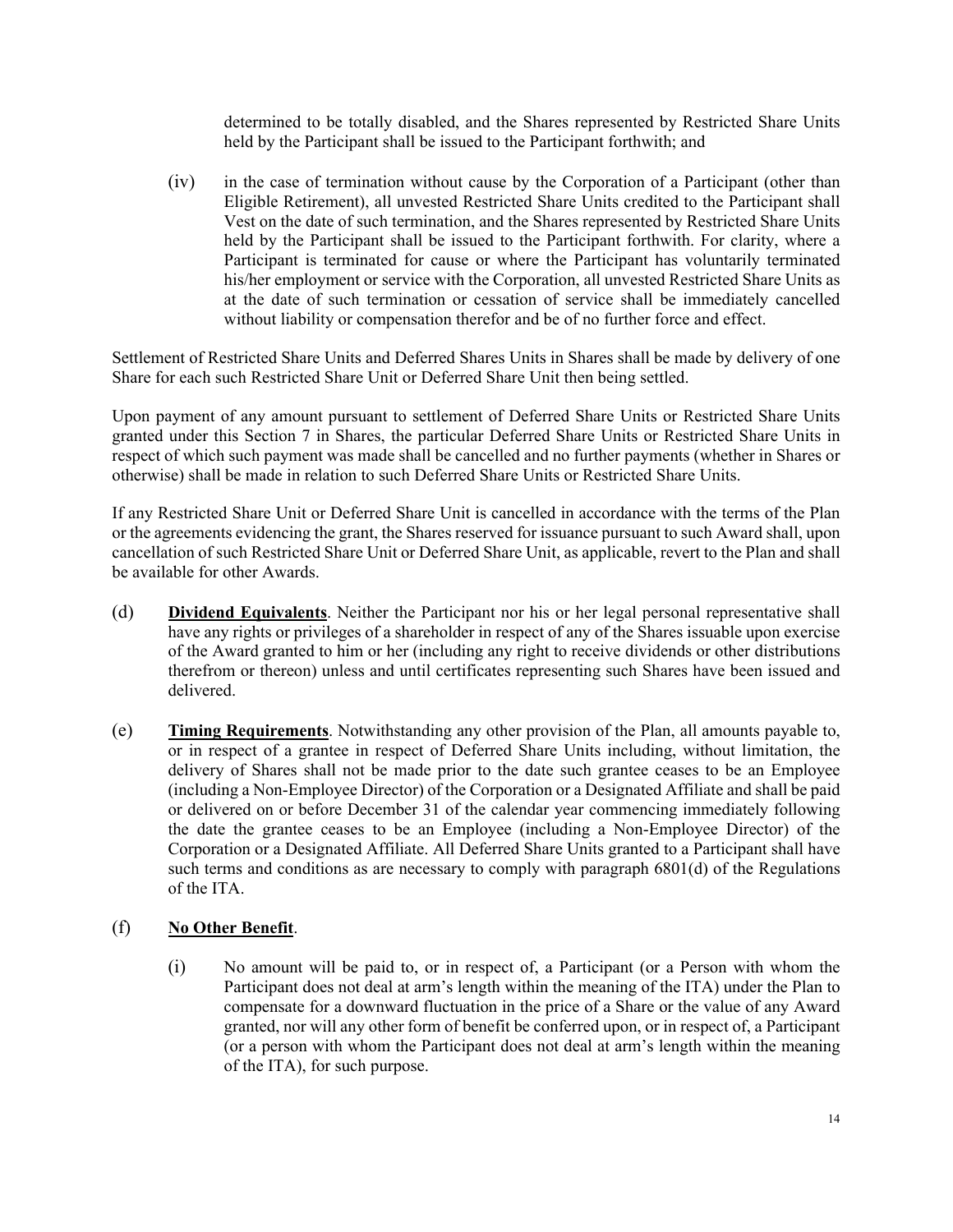- (ii) The Corporation makes no representations or warranties to Participants with respect to the Plan or any Deferred Share Units or Restricted Share Units whatsoever. Participants are expressly advised that the value of any Deferred Share Units or Restricted Share Units in the Plan will fluctuate as the trading price of the Shares fluctuates.
- (iii) In seeking the benefits of participation in the Plan, a Participant agrees to exclusively accept all risks associated with a decline in the market price of Shares and all other risks associated with the holding of Deferred Share Units or Restricted Share Units.

### 8. **Consequences of Termination**

- (a) **General Provisions**. Unless otherwise determined by the Granting Authority (including by the terms of the Award or the Plan).
	- (i) If employment of an Employee, Officer or service of a Non-Employee Director is terminated for any reason whatsoever other than death, total disability, Eligible Retirement, termination without cause by the Corporation, or if service of a Consultant is terminated for any reason whatsoever other than death, (A) subject to Section 7(c) any non-vested Award granted pursuant to the Plan outstanding at the time of such termination and all rights thereunder shall wholly and completely terminate and no further Vesting shall occur.
	- (ii) If the employment of an Employee, Officer or service of a Non-Employee Director is terminated by reason of Eligible Retirement, the Participant shall be entitled to exercise his or her rights with respect to the portion of any Option Vested for a period (the "**Applicable Post-Retirement Period**") that shall end on the expiration date set forth in the Award with respect to the Vested portion of such Award, and the Participant's Restricted Share Units and Deferred Share Units, if any, shall be settled in accordance with Section 7(c);
	- (iii) Upon termination of employment or service from the Corporation as a result of total disability of an Employee, Officer or Non-Employee Director or death of an Employee, Non-Employee Director or Consultant, or with respect to a Participant who is either a retired former Employee, Officer or Non-Employee Director who dies during the Applicable Post-Retirement Period, or a disabled former Employee, Officer or Non-Employee Director who dies during the Applicable Post-Disability Period (as defined below), (A) subject to Section 7(c) any non-Vested portion of any outstanding Award that has not already terminated shall immediately terminate and no further Vesting shall occur, (B) any Vested Option shall expire upon the earlier of: (1) the expiration date set in the Award; or  $(2)$  the later of  $(y)$  the first anniversary of such termination of employment as a result of total disability or death; or (z) the first anniversary of such person's death during the Applicable Post-Retirement Period or the Applicable Post-Disability Period. "**Applicable Post-Disability Period**" shall mean the period following termination of employment by reason of total disability that ends upon the earlier of the dates as set forth in (B) (1) or (2)(y) above, and (C) the Participant's Restricted Share Units and Deferred Share Units, if any, shall be settled in accordance with Section 7(c);
	- (iv) If employment of an Employee or Officer or service of a Non-Employee Director is terminated for cause or retirement which is not Eligible Retirement or is otherwise voluntarily terminated by the Employee, Officer or Non-Employee Director, any non-Vested Award granted pursuant to the Plan outstanding at the time of such termination and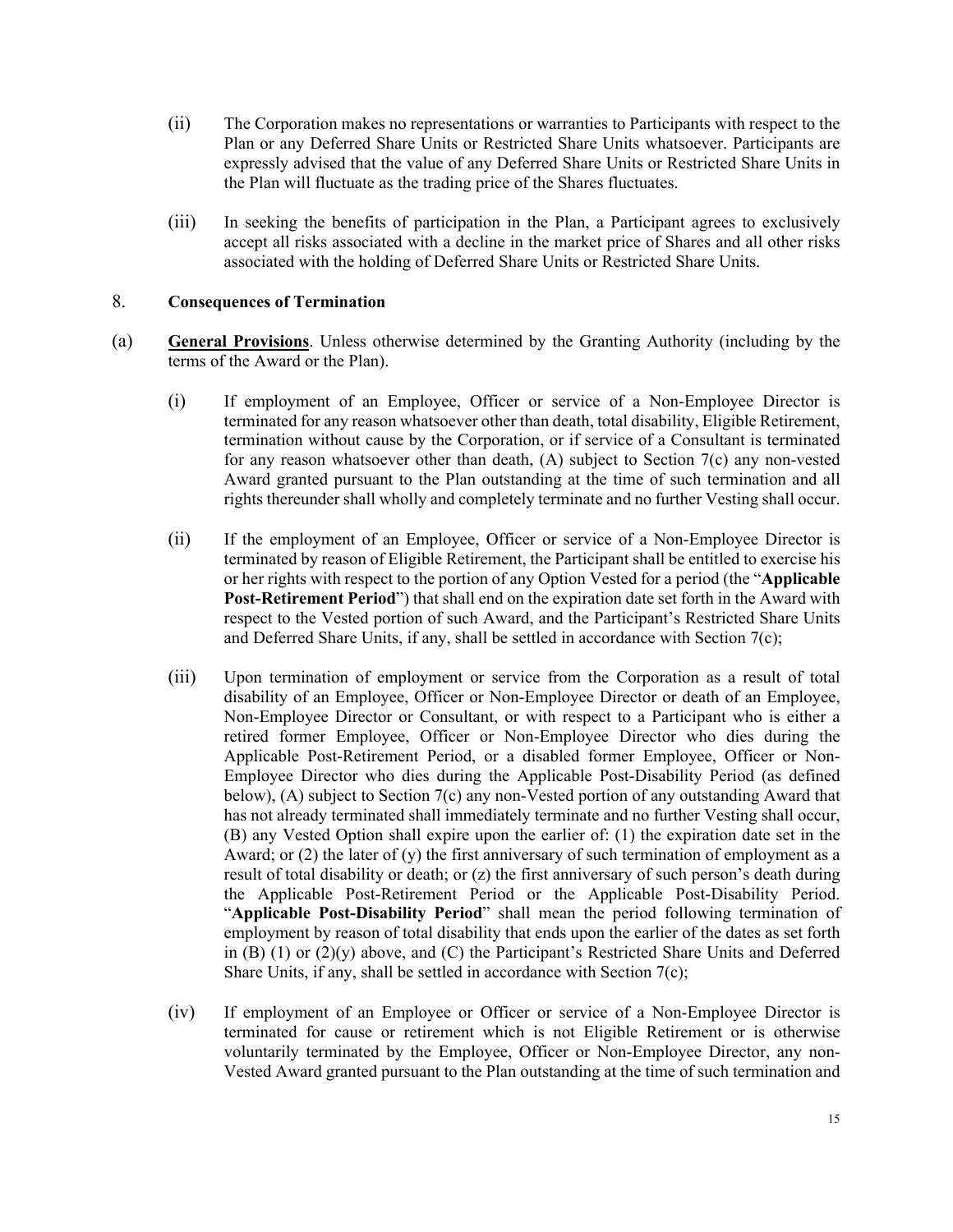all rights thereunder shall wholly and completely terminate and no further Vesting shall occur.

- (b) **Discretion of the Granting Authority**. Notwithstanding any other provision hereof and without limiting the discretion of the Granting Authority, the Granting Authority may (whether by terms of the Award or by its election notwithstanding the terms of an Award).
	- (i) Allow non-Vested Awards to be treated as Vested upon termination of employment or service of a Participant, as to any or all of termination, death or total disability;
	- (ii) Provide that the Awards with respect to certain classes, types or groups of Participants will have different acceleration, forfeiture, termination, exercise, continuation or other terms than other classes, types or groups of Participants. Without limiting the foregoing, but rather as an example for the foregoing, Awards to Non-Employee Directors may specify that they will become Vested in full upon Eligible Retirement, death, total disability or other change of status even though Awards to Employees do not provide for such acceleration; or
	- (iii) Provide for the continuation of any Award for such period and upon such terms and conditions as are determined by the Granting Authority in the event that a Participant ceases to be an Employee, Officer, Non-Employee Director or Consultant;
	- (iv) Subject to the applicable rules of the Stock Exchange, provide that Vested Awards may be exercised for periods longer or different from those set forth in Section 8(a); or
	- (v) Set any other terms for the exercise or termination of Awards upon termination of employment or service;

Notwithstanding the foregoing, all Awards granted to Participants who are subject to the ITA shall be on terms that will be designed to prevent them from being considered a "salary deferral arrangement" as defined in subsection 248(1) of the ITA.

(c) **Leave of Absence**. If an Employee is on military, sick leave or other bona fide leave of absence, such Person shall be considered an "Employee" for purposes of an outstanding Award during the period of such leave, provided that it does not exceed 90 days (or such longer period as may be determined by the Granting Authority in its sole discretion), or, if longer, so long as the Person's right to reemployment is guaranteed either by statute or by contract. If the period of leave exceeds 90 days (or such longer period as may be determined by the Granting Authority in its sole discretion), the employment relationship shall be deemed to have been terminated on the ninetyfirst (91st) day (or the first day immediately following any period of leave in excess of 90 days as approved by the Granting Authority) of such leave, unless the Person's right to reemployment is guaranteed by statute or contract.

### 9. **Transferability**

(a) **Transfer Restrictions**. Unless otherwise provided in the instrument of grant evidencing an Award, no Award, and no rights or interests therein, shall or may be assigned, transferred, sold, exchanged, encumbered, pledged or otherwise hypothecated or disposed of by a Participant other than by testamentary disposition by the Participant or the laws of intestate succession. No such interest shall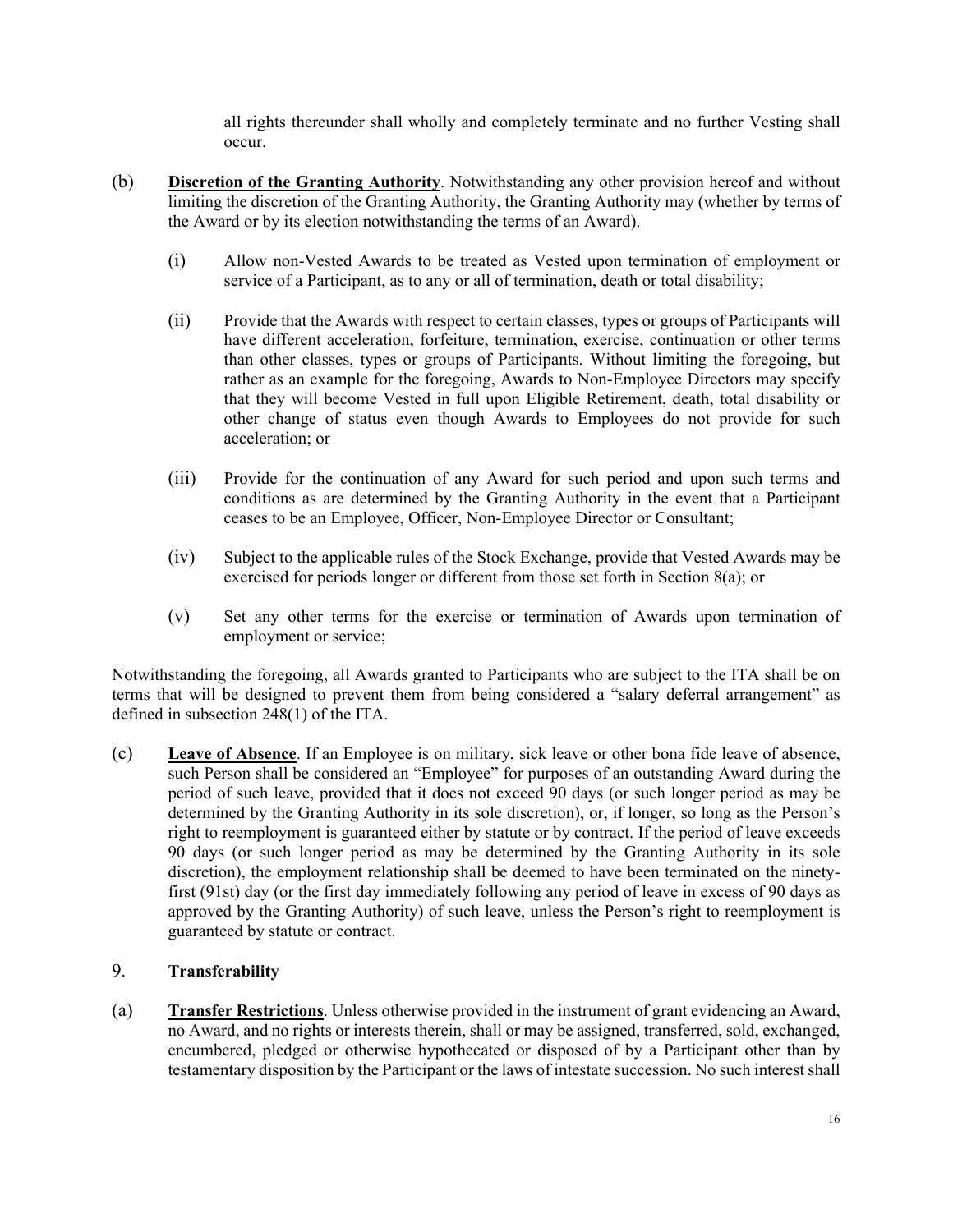be subject to execution, attachment or similar legal process including without limitation seizure for payment of the Participant's debts, judgments, alimony or separate maintenance.

(b) In the case where transfer is made following the death of a Participant to the Participant's legal personal representative, such legal personal representative may only receive the entitlement under the Award provided that it is exercised (if exercisable) at any time up to and including, but not after, 5:00 o'clock in the afternoon (Toronto Time) on the date which is 1 year following the date of death of the Participant or up to 5:00 o'clock in the afternoon (Toronto Time) on the date on which the Award granted to such participant expires, whichever is the earlier; such entitlement shall only occur in cases where the Award has Vested in accordance with the provisions of the Plan and where it is found that the Participant is legally entitled to the Award.

## 10. **Adjustments**

(a) **No Restriction on Action**. The existence of the Plan and/or the Awards granted hereunder shall not limit, affect or restrict in any way the right or power of the Board or the shareholders of the Corporation to make or authorize (i) any adjustment, recapitalization, reorganization or other change in the capital structure or business of the Corporation, (ii) any merger, consolidation, amalgamation or change in ownership of the Corporation, (iii) any issue of bonds, debentures, capital, preferred or prior preference Shares ahead of or affecting the capital Share of the Corporation or the rights thereof, (iv) any dissolution re liquidation of the Corporation, (v) any sale or transfer of all or any part of the assets or business of the Corporation, or (vi) any other corporate act or proceeding with respect to the Corporation. No Participant or any other Person shall have any claim against any member of the Board of Directors or the Granting Authority, or the Corporation or any employees, officers or agents of the Corporation as a result of any such action.

### (b) **Recapitalization Adjustment**

(i) In the event that (A) a dividend shall be declared upon the Shares or other securities of the Corporation payable in Shares or other securities of the Corporation, (B) the outstanding Shares shall be changed into or exchanged for a different number or kind of shares or securities of the Corporation or of another corporation or entity, whether through an arrangement, plan of arrangement, amalgamation, or other similar statutory procedure or a share recapitalization, subdivisions, consolidation or otherwise, (C) there shall be any change, other than those specified in (A) or (B) above, in the number or kind of outstanding Shares or of any securities into which such Shares shall have been changed or for which they shall have been exchanged, or (D) there shall be a distribution of assets or shares to shareholders of the Corporation out of the ordinary course of business then, the Granting Authority shall determine whether an adjustment in the number of kind of Shares theretofore authorized but not yet covered by Awards, in the number or kind of Shares theretofore subject to outstanding Awards, in the Exercise Price applicable under any outstanding Awards, in the number or kind of Shares generally available for Awards or available in any calendar year under the Plan and/or such other adjustment as may be appropriate should be made, in order to ensure that, after any such event, the Shares subject to the Plan and each Participant's proportionate interest shall be maintained substantially as before the occurrence of the event, and if the Granting Authority determines that an adjustment should be made, such adjustment shall be made and be effective and binding for all purposes.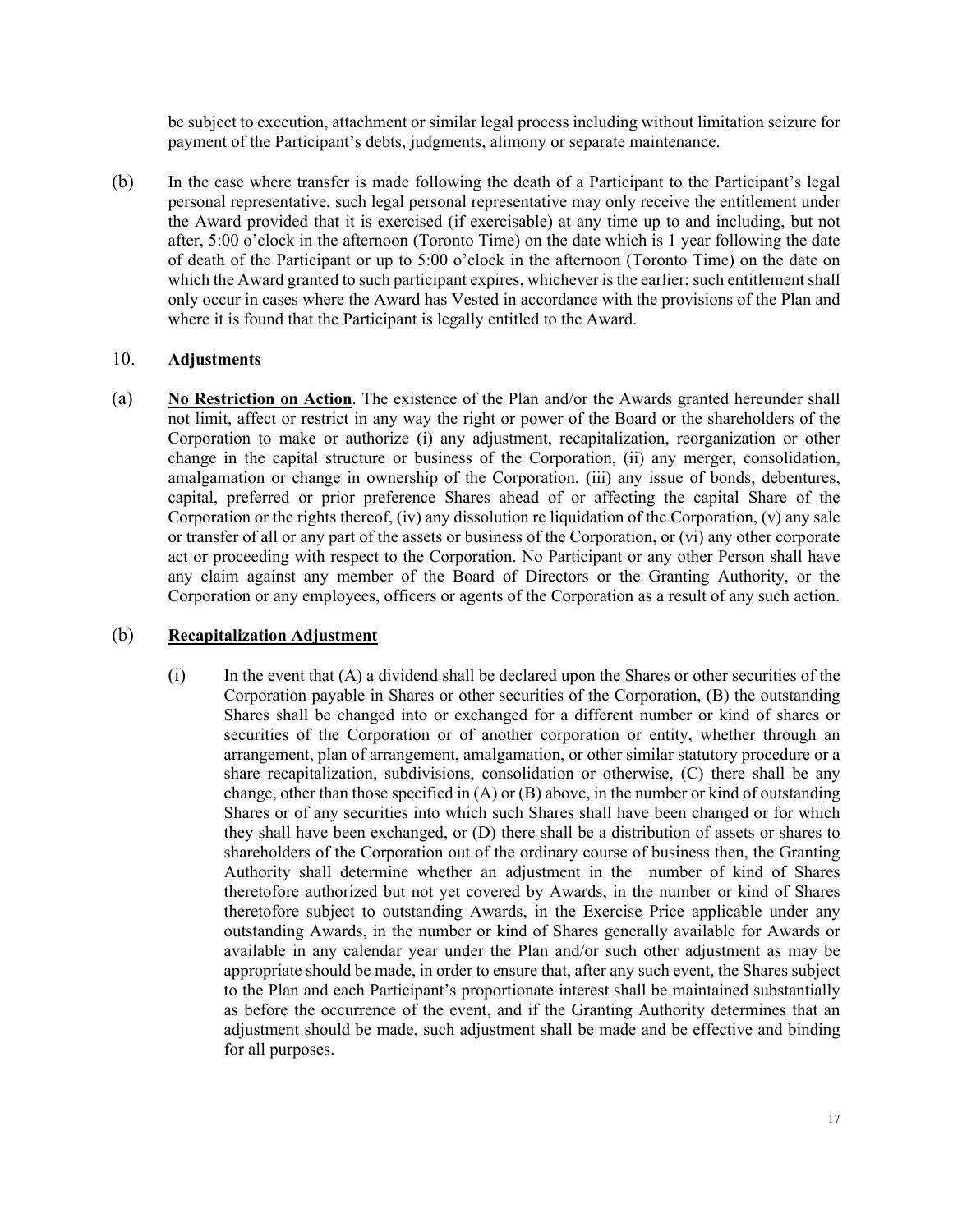- (ii) In the case of any such adjustment as provided for in this Section, the Exercise Price of an Option shall be adjusted appropriately to reflect such adjustment. No adjustment provided for in this Section shall require the Corporation to issue a fractional Share and the total adjustment with respect to each outstanding Award shall be limited accordingly.
- (iii) Any adjustment to an Option shall be such that the Option is continuously governed by Section 7 of the ITA and, if effected, by way of an exchange of Options, shall comply with the requirements of subsection 7(1.4) of the ITA.
- (iv) Any adjustment to any Award granted to a Participant which has been designed to fall within a specific exemption to the definition of "salary deferral arrangement" in subsection 248(1) of the ITA shall be such as to ensure the continued availability of such exemption.

### 11. **Amendment and Termination**

- (a) **General**. Subject to the provisions of Section 11(c), the Board may amend, suspend or terminate this Plan, or any portion thereof, at any time, subject to those provisions of applicable law and the rules of the Stock Exchange, if any, that require the approval of shareholders or any governmental regulative body.
- (b) **Amendments Specifically Permitted**. Without limiting the generality of the foregoing, the Board may make the following types of amendments to the Plan without seeking shareholder approval (unless and to the extent prohibited by applicable law or rule of a Stock Exchange):
	- (i) amendments of a technical, clerical or "housekeeping" nature including, without limiting the generality of the foregoing, any amendments for the purpose of curing any ambiguity, error or omission in the Plan or to correct or supplement any provision of the Plan that is inconsistent with any other provision of the Plan;
	- (ii) amendments necessary to comply with the provisions of applicable law and the applicable rules of the Stock Exchange;
	- (iii) amendments necessary in order for Awards to qualify for favourable treatment under the ITA or under the United States *Internal Revenue Code*;
	- (iv) amendments respecting administration of the Plan including, without limitation, the method or manner of exercise of any Award;
	- (v) any amendments to the vesting provision of the Plan or any Award;
	- (vi) any amendments to the early termination provisions of the Plan or any Award, whether or not such Award is held by an Insider, provided such amendment does not entail an extension of an Award beyond the original expiry date;
	- (vii) any amendments in the termination provision of the Plan or any Award, other than an Award held by an Insider in the case of an amendment extending the term of an Award, provided any such amendment does not entail an extension of the expiry date of such Awarded beyond its original expiry date;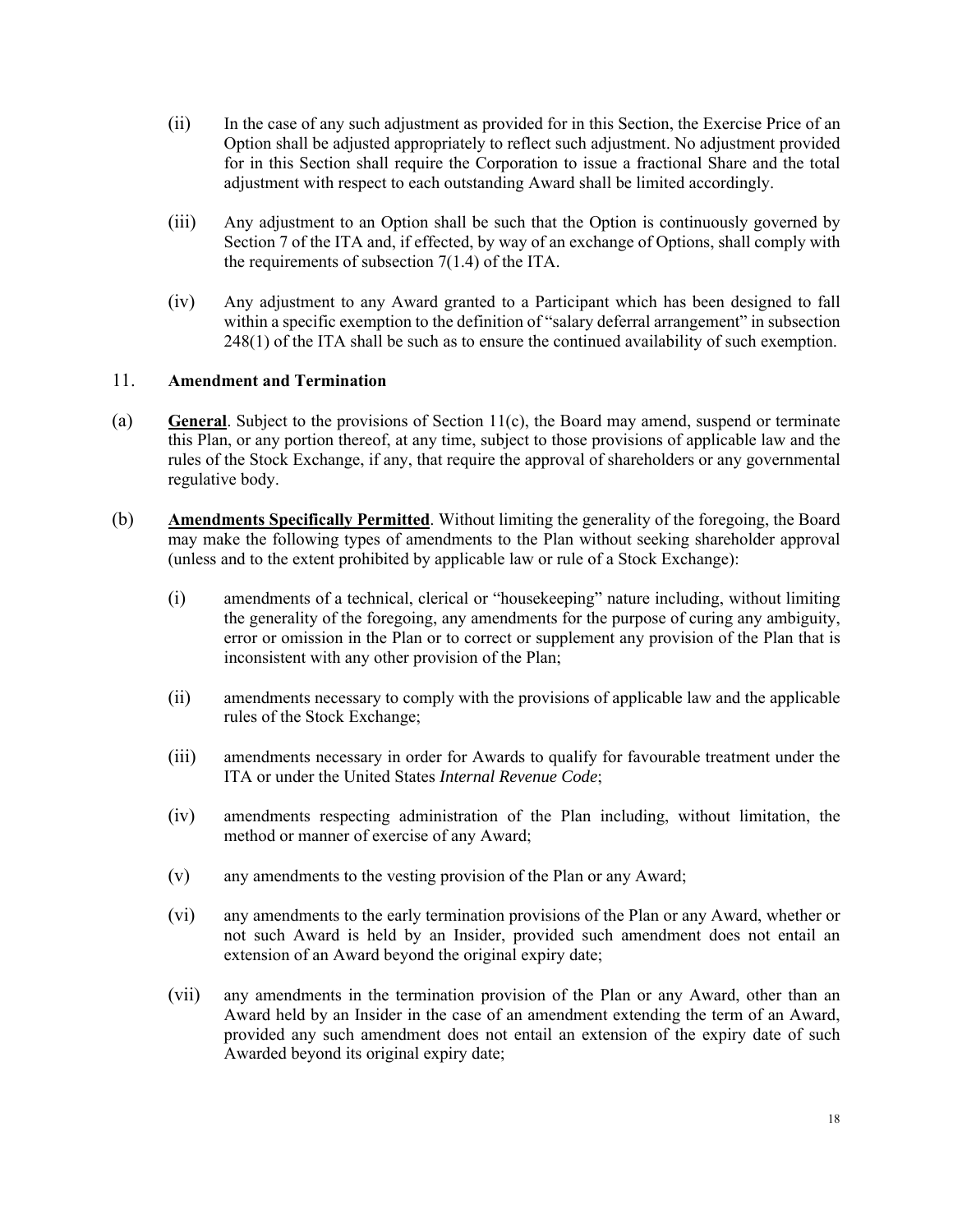- (viii) the addition of any form of financial assistance by the Corporation for the acquisition by all or certain categories of Participants of Shares under the Plan, and the subsequent amendment of any such provision;
- (ix) the addition or modification of a cashless exercise feature, payable in cash or Shares, which provides for a full deduction of the number of underlying Shares from the Plan reserve;
- (x) adjustments to outstanding Awards in the event of a Change of Control or similar transaction entered into by the Corporation;
- (xi) amendments necessary to suspend or terminate the Plan; and
- (xii) any other amendment, whether fundamental or otherwise, not requiring shareholder approval under applicable law or the rules of the Stock Exchange.
- (c) **Shareholder Approval**. To the extent required by applicable law or by the rules of the Stock Exchange, shareholder approval will be required for the following types of amendments:
	- (i) any amendments which would result in the Exercise Price for any Award granted under the Plan being lower than the Market Value of the Shares underlying the Awards value in connection with a conversion, change, reclassification, redivision, redesignation, subdivision or consolidation of Shares or a reorganization amalgamation, consolidation, merger, take-over bid or similar transaction;
	- (ii) any amendment which reduces the exercise price or, purchase price of an Award, except for purposes of maintaining an Award value in connection with a conversion, change, reclassification, redivision, redesignation, subdivision or consolidation of Shares or a reorganization amalgamation, consolidation, merger, take-over bid or similar transaction;
	- (iii) any amendment that would result in the cancellation of an Option in exchange for an Option with a lower Exercise Price from that of the original Option (except as otherwise permitted by law or the rules of the Stock Exchange);
	- (iv) any amendment extending the term of an Award beyond its original expiry date except as otherwise permitted by the Plan;
	- (v) any amendment extending eligibility to participate in the Plan to persons other than Officers, Employees, Non-Employee Directors or Consultants or increasing the annual limit on Awards to Non-Employee Directors;
	- (vi) any amendment permitting the transfer of Awards, other than for normal estate settlement purposes or to a trust governed by a registered retirement savings plan, registered retirement income fund, tax free savings account, registered education savings plan or similar plan;
	- (vii) any amendment increasing the maximum aggregate number of Shares that may be subject to issuance at any given time in connection with Awards granted under the Plan;
	- (viii) any amendment to these amendment provisions;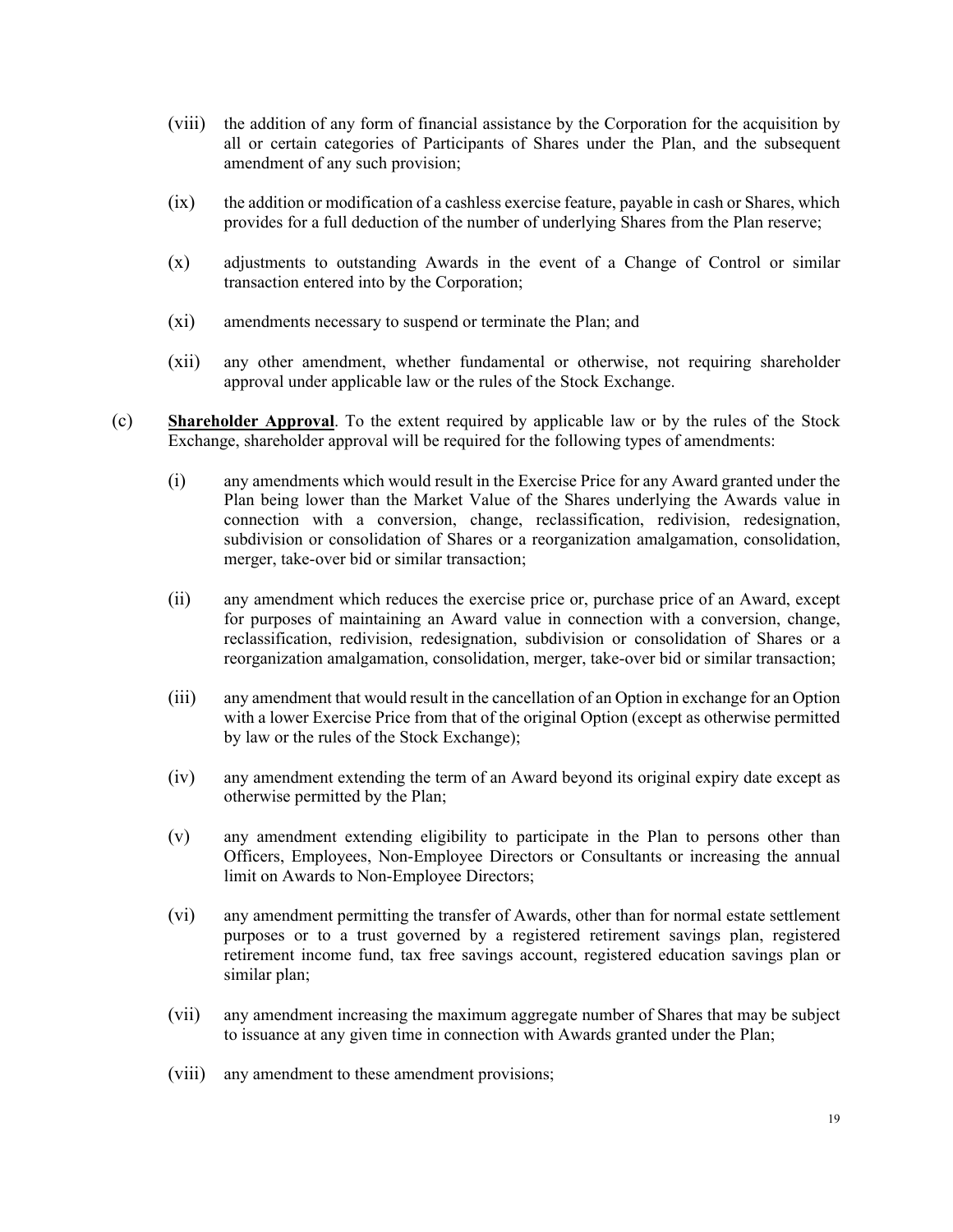- (ix) the adoption of any option exchange involving an Award; and
- (x) any other amendment required to be approved by shareholder under applicable law or rules of a Stock Exchange.

To the extent of any conflict between Section 11(b) and Section 11(c), Section 11(c) shall control.

## 12. **Regulatory Approval**

Notwithstanding anything herein to the contrary, the Corporation shall not be obligated to cause to be issued any Shares or cause to be issued and delivered any certificates evidencing Shares pursuant to the Plan, unless and until the Corporation is advised by its legal counsel that the issuance and delivery of the Shares and such Share certificates is in compliance with all applicable laws, regulations, rules, orders of governmental or regulatory authorities in Canada, the United States and any other applicable jurisdiction, and the requirements of the Stock Exchange. The Corporation shall in no event be obligated to take any action in order to cause the issuance or delivery of Shares or such certificates to comply with any such laws, regulations, and delivery of such Shares or certificates and in order to ensure compliance with such laws, regulations, rules, orders and requirements, that the Participant, or any permitted transferee of the Participant under Section 8 hereof or, after his or her death, the Participant's estate, as described in Section 8 hereof, make such covenants, agreements and representations as the Granting Authority deems necessary or desirable.

## 13. **No Additional Rights**

 No Person shall have any claim or right to be granted Awards under the Plan, and the grant of any Awards under the Plan shall not be construed as giving a Participant any right to continue in the employment of the Corporation or affect the right of the Corporation to terminate the employment of a Participant. Unless otherwise determined by the Granting Authority, neither any period of notice, if any, nor any payment in lieu thereof, upon Termination shall be considered as extending the period of employment for the purposes of the Plan.

### 14. **Miscellaneous Provision**

- (a) **Shareholder Rights**. A Participant shall not have the right or be entitled to exercise any voting rights, receive any dividends or have or be entitled to any other rights as a shareholder in respect of Shares subject to an Award unless and until such Shares have been paid for in full and issued any certificates therefor have been issued to the Participant. A Participant entitled to Shares as result of the exercise of an Option or the settlement of a Restricted Share Unit or Deferred Share Unit shall not be deemed for any purpose to be, or have any such rights as a shareholder of the company by virtue of such exercise or settlement, except to the extent a Share certificate is issued therefor and then only from the date such certificate is issued. No adjustment shall be made for dividends or distributions or other rights for which the record date is prior to the date such Share certificate is issued.
- (b) **Withholding**. The Corporation or any Designated Affiliate may withhold from any amount payable to a Participant, either under this Plan or otherwise, such amount as may be necessary so as to ensure that the Corporation or any Designated Affiliate will be able to comply with the applicable provisions of any federal, provincial, state or local law relating to the withholding of tax or that any other required deductions are paid or otherwise satisfied, at the minimum statutory rate. Subject to the other provisions of the Plan, the Corporation shall also have the right in its discretion to satisfy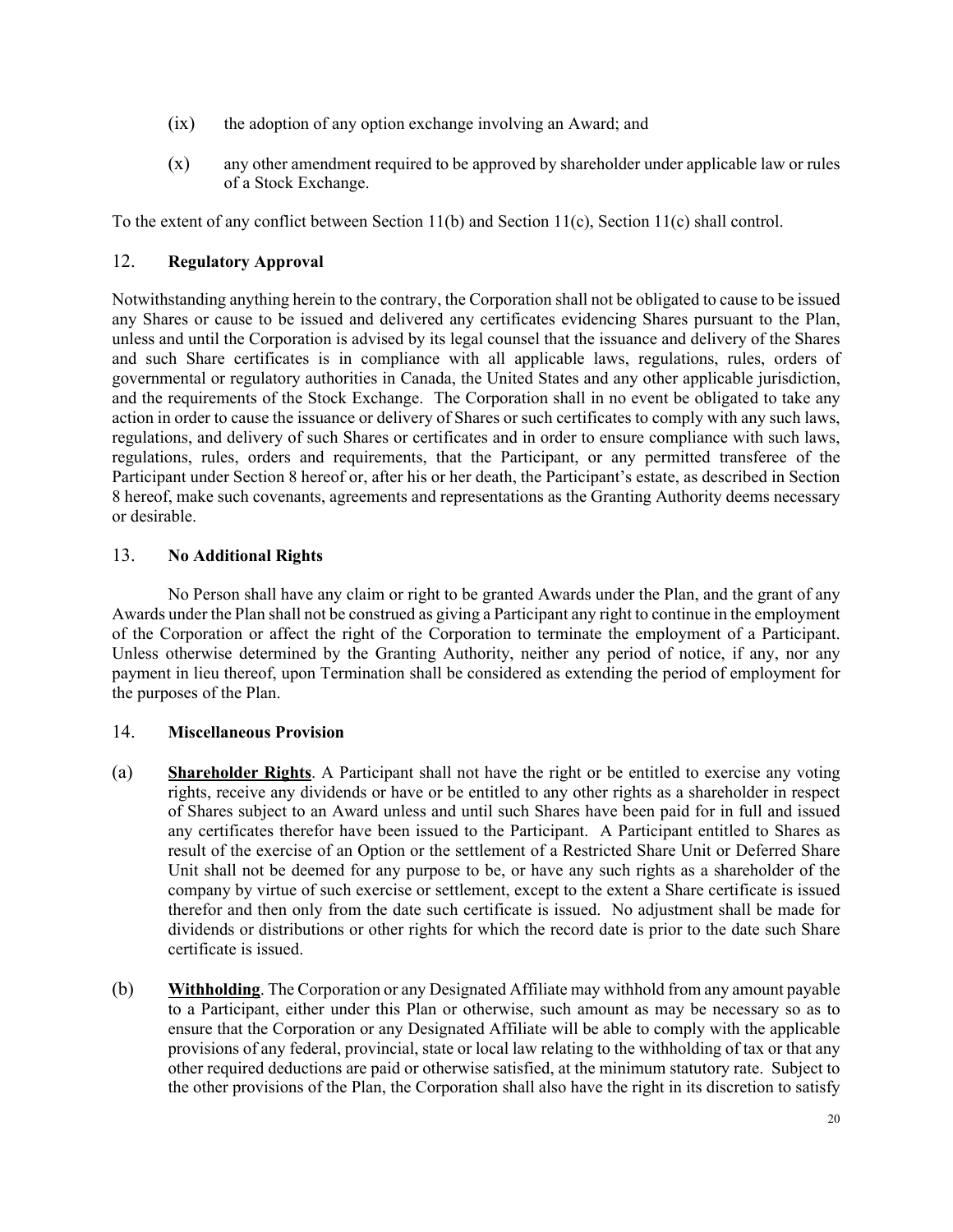any such liability for withholding or other required deduction amounts by retaining or acquiring any Shares, or retaining any amount payable, which would otherwise be issued or delivered, provided or paid to a Participant hereunder. The Corporation may require a Participant, as a condition to exercise an Option or the settlement of a Restricted Share Unit or a Deferred Share Unit, to pay or reimburse the Corporation for any such withholding (at the minimum statutory rate) or other required deduction amounts related to the exercise of Options or settlement of Restricted Share Units or Deferred Share Units.

(c) **Governing Law**. The Plan, all instruments of grant evidencing Awards granted hereunder and any other agreements or other documents relating to the Plan shall be interpreted and construed in accordance with the laws of Ontario (and the federal laws having application therein), except to the extent the terms of the Plan, any supplement to the Plan, or the Award in question expressly provides for application of the laws of another jurisdiction. The Granting Authority may provide that any dispute as to any Award shall be presented and determined in such forum as the Granting Authority may specify, including through binding arbitration. Any reference in the Plan, in any instruments of grant evidencing Awards granted hereunder or in any other agreement or document relating to the Plan to a provision of law or to a rule or regulation shall be deemed to include any successor law, rule or regulation of similar effect or applicability.

The obligation of the Corporation to issue and deliver Shares in accordance with the Plan is subject to applicable securities legislation and to the receipt of any approvals that may be required from any regulatory authority or stock exchange having jurisdiction over the securities of the Corporation. If Shares cannot be issued to a Participant upon the exercise of an Award for any reason whatsoever, the obligation of the Corporation to issue such Shares shall terminate and any funds paid to the Corporation in connection with the exercise of such Award will be returned to the relevant Participant as soon as practicable.

- (d) **Compliance with Laws of Other Jurisdictions**. Awards may be granted to Participants who are citizens or residents of a jurisdiction other than Canada or the United States on such terms and conditions different from those under the Plan as may be determined by the Granting Authority to be necessary or advisable to achieve the purposes of the Plan while also complying with applicable local laws, customs and tax practices, including any such terms and conditions as my be set forth in any supplement to the Plan intended to govern the terms of any such Award. In no event shall the eligibility, grant, exercise or settlement of an Award constitute a term of employment, or entitlement with respect to employment, of any employee.
- (e) **Funding**. Except as would not result in adverse tax consequences to a Participant, no provision of the Plan shall require or permit the Corporation, for the purpose of satisfying any obligations under the Plan, to purchase assets or place any assets in a trust or other entity to which contributions are made or otherwise to segregate any assets, nor shall the Corporation maintain separate bank accounts, books, records or other evidence of the existence of a segregated or separately maintained or administered fund for such purposes. Participants shall have no rights under the Plan other than as unsecured general creditors of the Corporation, except that insofar as they may have become entitled to payment of additional compensation by performance of services, they shall have the same rights as other Employees, Officers, Consultants or Non-Employee Directors under general law.
- (f) **No Guarantee of Tax Consequences**. Neither the Board, nor the Corporation nor the Granting Authority makes any commitment or guarantee that any specific tax treatment will apply or be available to any Person participating or eligible to participate hereunder.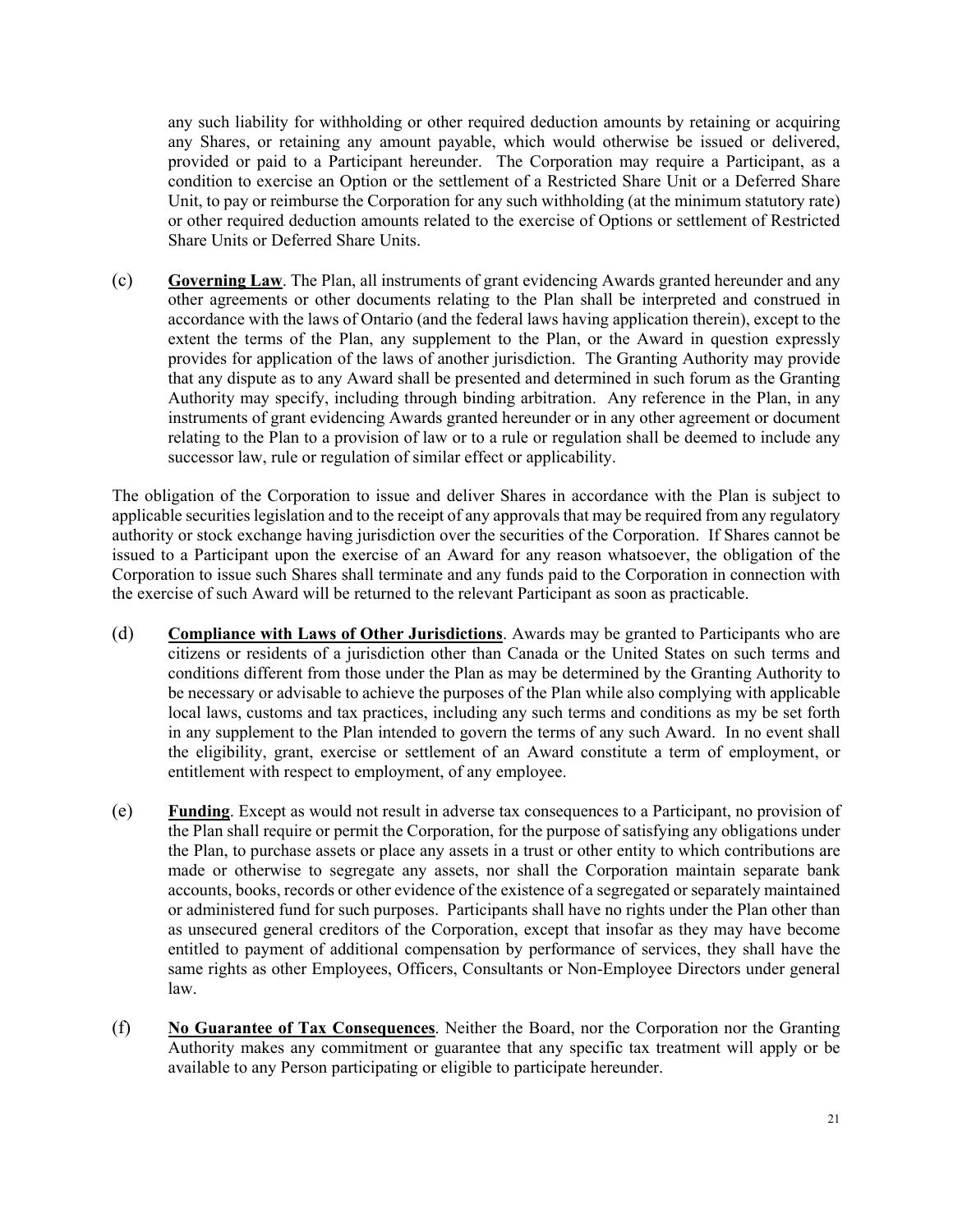### 15. **Effective Date and Term of Plan**

- (a) **Effective Date of the Plan.** The Plan shall initially became effective on the Shareholder Approval Date, and any subsequent amendments to the Plan, shall become effective upon their adoption by the Board, subject to approval by the shareholders of the Corporation at the next annual meeting of Shareholders of the Corporation or any adjournment thereof, to the extent required. The effective date of this Plan, as so amended, shall be the date of approval by the shareholders. If the shareholders do not approve the Plan, or any amendments to the Plan requiring shareholder approval, the Plan or such amendments shall not be effective, and any and all actions taken prior thereto under the amendments effected hereby, including the making of any Awards subject to such approval being obtained, shall be null and void or shall, if necessary, be deemed to have been fully rescinded.
- (b) **Effect on Existing Awards.** Subject to Section 15(a) all new Awards granted on or after the effective date of the amendments as provided in Section  $15(a)$  are granted under and subject to the terms of this Plan as amended and restated.
- (c) **Termination.** The Board may suspend or terminate the Plan at any time, provided that such suspension or termination shall not affect any Awards that became effective pursuant to the Plan prior to such termination or suspension. The Plan shall automatically terminate on failure to receive requisite shareholder approval every three years (or such other period of time as required by the TSX) from the date of its initial approval by shareholders provided that such termination shall not affect any Awards that became effective pursuant to the Plan prior to such termination.

### APPENDIX A

### STOCK OPTION AGREEMENT

### **THIS STOCK OPTION AGREEMENT** is made as of the [■] day of [■],[■]

B E T W E E N :

### WALLBRIDGE MINING COMPANY LIMITED 129 Fielding Road Lively, Ontario P3Y 1L7

(herein called the "Corporation")

- and -

## [■]

(herein called the "Grantee")

 **WHEREAS** the Grantee is [■] of [the Corporation] [name of entity controlled by the Corporation] and the Board of Directors of the Corporation is of the opinion that the interests of the Corporation will be advanced by encouraging and enabling the Grantee to acquire a greater proprietary interest in the Corporation and thereby (i) aligning the interests of the Grantee with the interests of the Corporation's shareholders generally, (ii) encouraging the Grantee to remain associated with the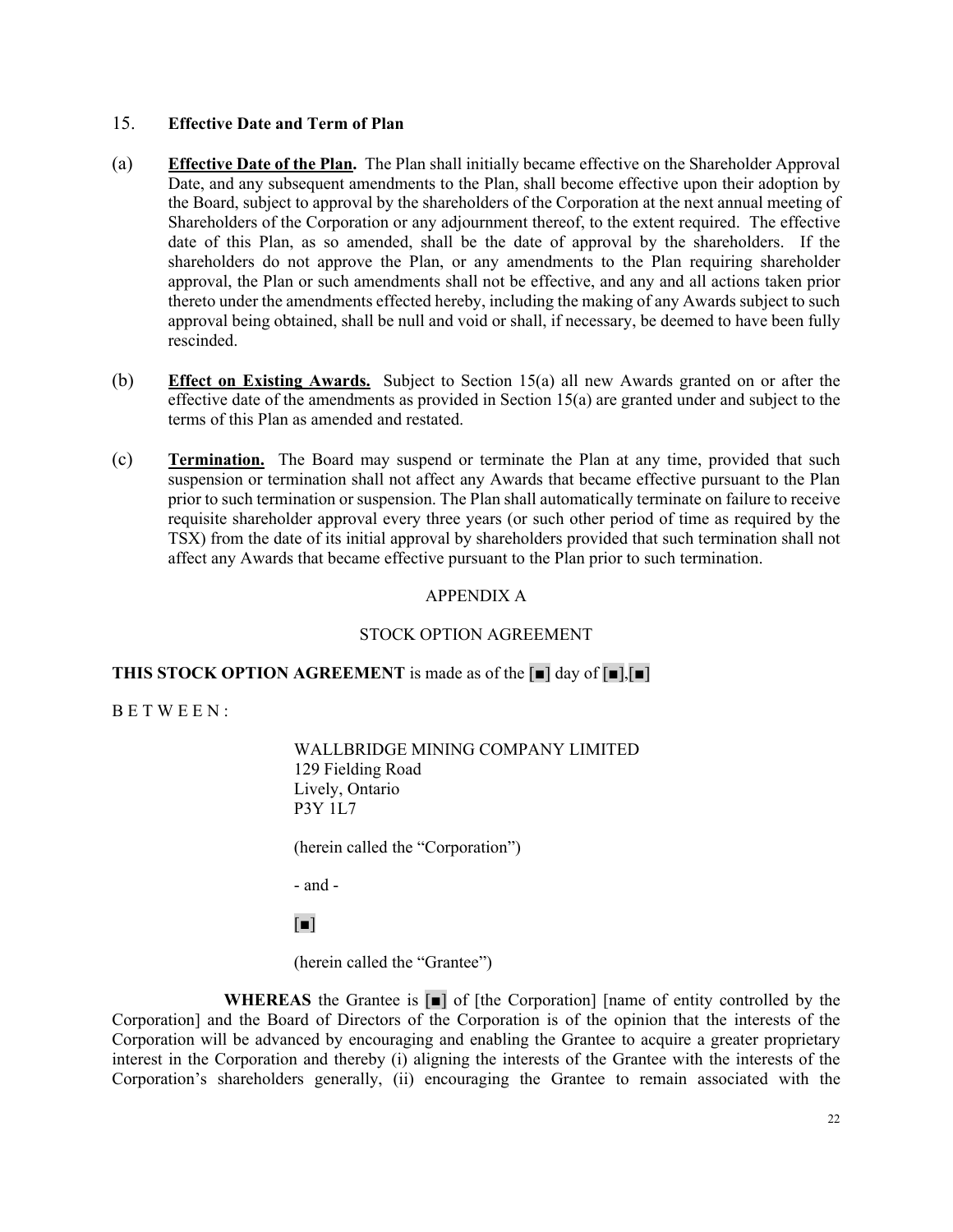Corporation, and (iii) furnishing the Grantee with an additional incentive in the Grantee's efforts on behalf of the Corporation and entities controlled by the Corporation;

 **NOW THEREFORE** in consideration of the premises and other good and valuable consideration (receipt whereof is hereby acknowledged) the parties hereto do hereby covenant and agree as follows:

- **1.** The Corporation hereby grants to the Grantee as a matter of separate incentive and not in lieu of salary or other compensation for his services the irrevocable and non-assignable option (the "Option") to purchase as fully paid and non-assessable at \$[■] per share the whole or any part of [■] common shares in the capital stock of the Corporation as presently constituted on the terms and conditions herein set forth.
- **2.** This Option may be exercised as follows:
	- (a) to the extent of  $\boxed{\blacksquare}$  stock options, exercisable immediately;
	- (b) to the extent of a further  $\lceil \bullet \rceil$  stock options, exercisable on or after  $\lceil \bullet \rceil$ ;

and shall expire at 5:00 p.m. (Toronto Time) on [■]. Notwithstanding the foregoing, this Option shall become exercisable in full (i) upon the retirement of the Grantee because of age or permanent and total disability, or upon his death, or (ii) upon a Change of Control (as hereinafter defined). For the purposes of this agreement a Change of Control shall mean the occurrence of any of the following events after the date hereof:

- (i) a consolidation, merger, amalgamation, arrangement or other reorganization or acquisition involving the Corporation or any of its Affiliates and another corporation or other entity, as a result of which the holders of shares prior to the completion of the transaction hold less than 50% of the outstanding voting shares of the successor corporation after completion of the transaction;
- (ii) the sale, lease, exchange or other disposition, in a single transaction or a series of related transactions, of all or substantially all of the assets of the Corporation to another entity, other than a disposition to a wholly-owned Affiliate in the course of a reorganization of the assets of the Corporation and its Affiliates;
- (iii) a resolution is adopted to wind-up, dissolve or liquidate the Corporation;
- (iv) the acquisition by any "offeror" (as defined in section 89 of the *Securities Act* (Ontario) as at the date hereof) of beneficial ownership of 50% or more of the votes attached to the outstanding voting securities of the Corporation, by means of a take-over bid or otherwise;
- (v) any person, entity or group of persons or entities acting jointly or in concert acquires the right to direct the management and policies of the Corporation; or
- (vi) as a result of or in connection with: (A) a contested election of directors, or (B) a consolidation, merger, amalgamation, arrangement or other reorganization or acquisitions involving the Corporation or any of its Affiliates and another corporation or other entity, the nominees named in the most recent Management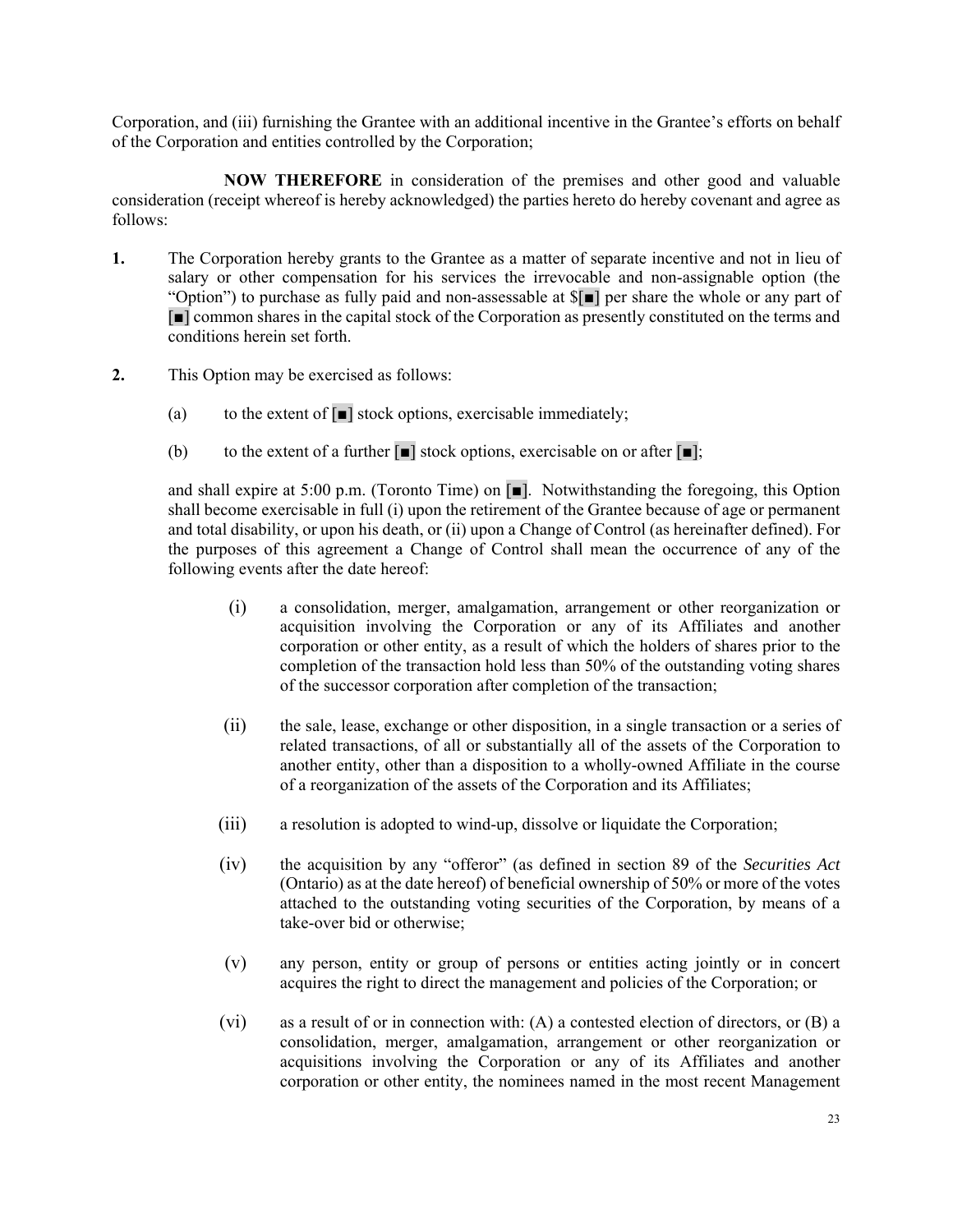Information Circular of the Corporation for election to the Board shall not constitute a majority of the Board.

- **3.** The Option is exercisable in whole or in part by the Grantee delivering to the Corporation at its registered office, at least 4 days prior to the proposed exercise date, the subscription in the form as established under the Corporation's Omnibus Plan which shall specify the date of exercise and the number of shares to be purchased and the Grantee shall deliver to the Corporation on the proposed exercise date a certified cheque (or equivalent thereof acceptable to the Corporation) in payment of (i) the full exercise price for the number of shares to be purchased, and (ii) the amount of withholding tax which the Corporation is required to remit to governmental authorities with respect to the transaction.
- **4.** Subject to the terms of this section 4, the Option may not be assigned. Notwithstanding the foregoing, in the event of the death of the Grantee on or prior to the date on which the Option expires and provided the Grantee is at the time of death still legally entitled to exercise the Option in accordance with the terms of the Option, the Option may be exercised, as to such of the optioned shares in respect of which the Option has not previously been exercised, by the legal personal representative of the Grantee at any time up to and including, but not after, 5:00 o'clock in the afternoon (Toronto Time) on the date which is 1 year following the date of death of the Grantee or up to 5:00 o'clock in the afternoon (Toronto Time) on the date on which the Option expires, whichever is the earlier.
- **5.** Subject to the terms of section 2, in the event of discharge for cause of the Grantee as an employee, officer or director of the Corporation or of any entity controlled by the Corporation prior to the date on which the Option expires, the Option shall forthwith upon the Grantee so ceasing to be an employee, officer or director cease and terminate and be of no further force or effect whatsoever as to such number of the shares in respect of which the Option has not previously been exercised. Subject to the terms of section 2, in the event of the resignation, retirement or discharge without cause of the Grantee as an employee, officer or director of the Corporation or of any entity controlled by the Corporation prior to the date on which the Option expires, the Option may be exercised, as to such number of the optioned shares in respect of which the Option has not previously been exercised, by the Grantee or his legal personal representative at any time up to and including, but not after, 5:00 o'clock in the afternoon (Toronto Time) on that date which is  $\boxed{\blacksquare}$ following the date on which the Grantee ceased to be an employee, officer or director of the Corporation or of any entity controlled by the Corporation or up to 5:00 o'clock in the afternoon (Toronto Time) on the date on which the Option expires, whichever is the earlier. [In the event of the Grantee ceasing to be a service provider to the Corporation or of any entity controlled by the Corporation prior to the date on which the Option expires, the Option may be exercised, as to such number of the optioned shares in respect of which the Option has not previously been exercised, by the Grantee or his legal personal representative at any time up to and including, but not after, 5:00 o'clock in the afternoon (Toronto Time) on that date which is [●] following the date on which the Grantee ceased to be a service provider to the Corporation or of any entity controlled by the Corporation or up to 5:00 o'clock in the afternoon (Toronto Time) on the date on which the Option expires, whichever is the earlier.]
- **6.** Neither the Grantee nor his legal personal representative shall have any of the rights or privileges of a shareholder of the Corporation in respect of any of the shares issuable upon exercise of the Option (including the right to receive dividends or other distributions therefrom or thereon) unless and until certificates representing such shares have been issued and delivered.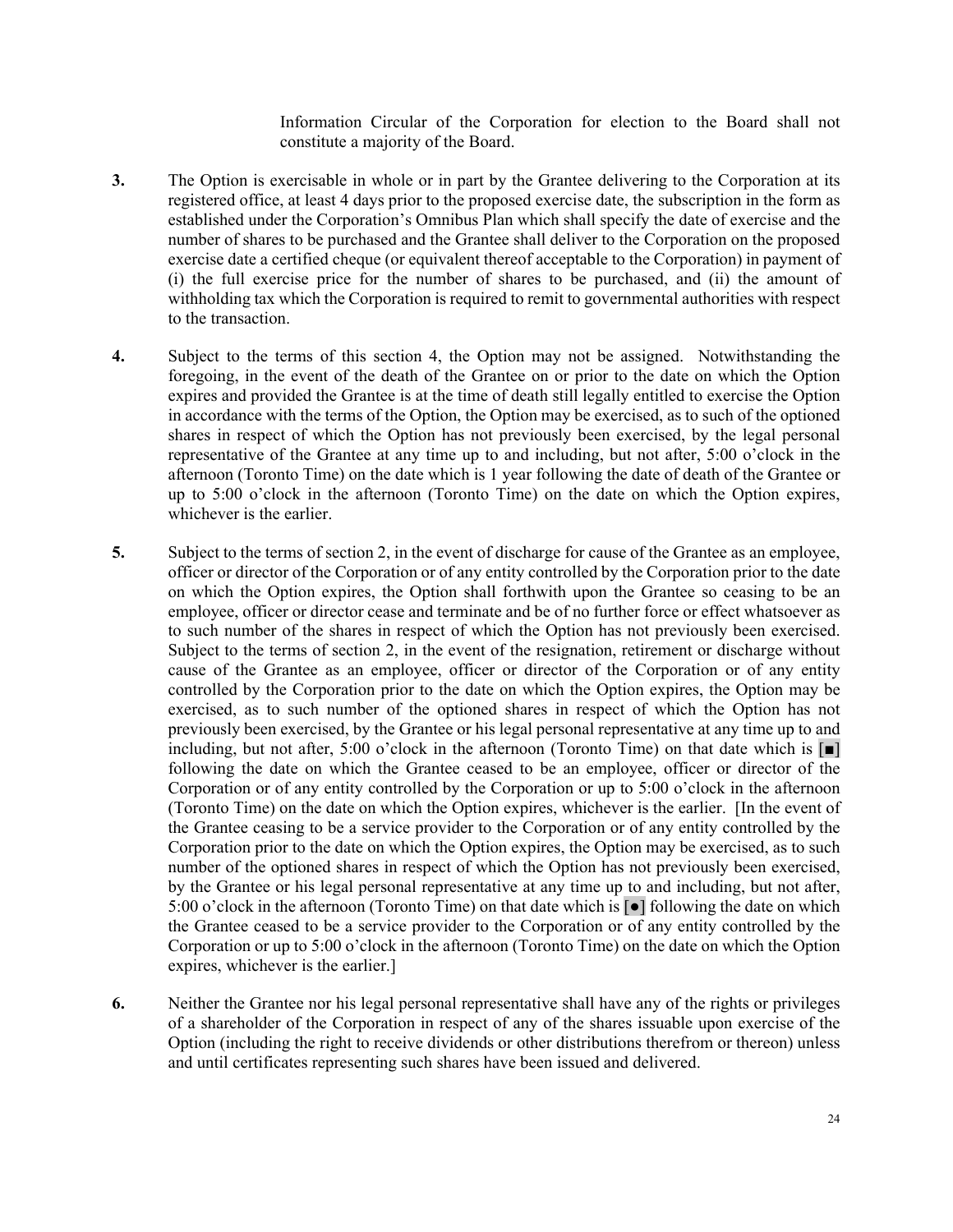- **7.** All notices and other communications which may be or are required to be given under this agreement shall be in writing and shall be delivered personally or sent by registered mail addressed to the parties at their respective addresses stipulated on the first page hereof or at such other place as such party may from time to time designate by written notice to the other given in accordance with this section. Notices and other communications which are delivered or sent in the manner aforesaid shall conclusively be deemed received for all purposes hereof, in the case of those personally delivered, on the day of such delivery, and, in the case of those given by registered mail, on the business day following that upon which the notice or other communication was so mailed.
- **8.** This agreement shall be read with all changes of gender and number required by the context.
- **9.** This stock option agreement shall enure to the benefit of and be binding upon the parties hereto and their respective successors and legal personal representatives but shall not be assignable by the Grantee except as permitted in section 4.
- **10.** This agreement shall be interpreted and governed in accordance with the laws having application in the Province of Ontario.

 IN WITNESS WHEREOF the parties hereto have executed this agreement as of the day, month and year first above written.

## **WALLBRIDGE MINING COMPANY LIMITED**

Name:

Title:

Date:

## **GRANTEE**

Signature of Grantee

Name:

Title: Date: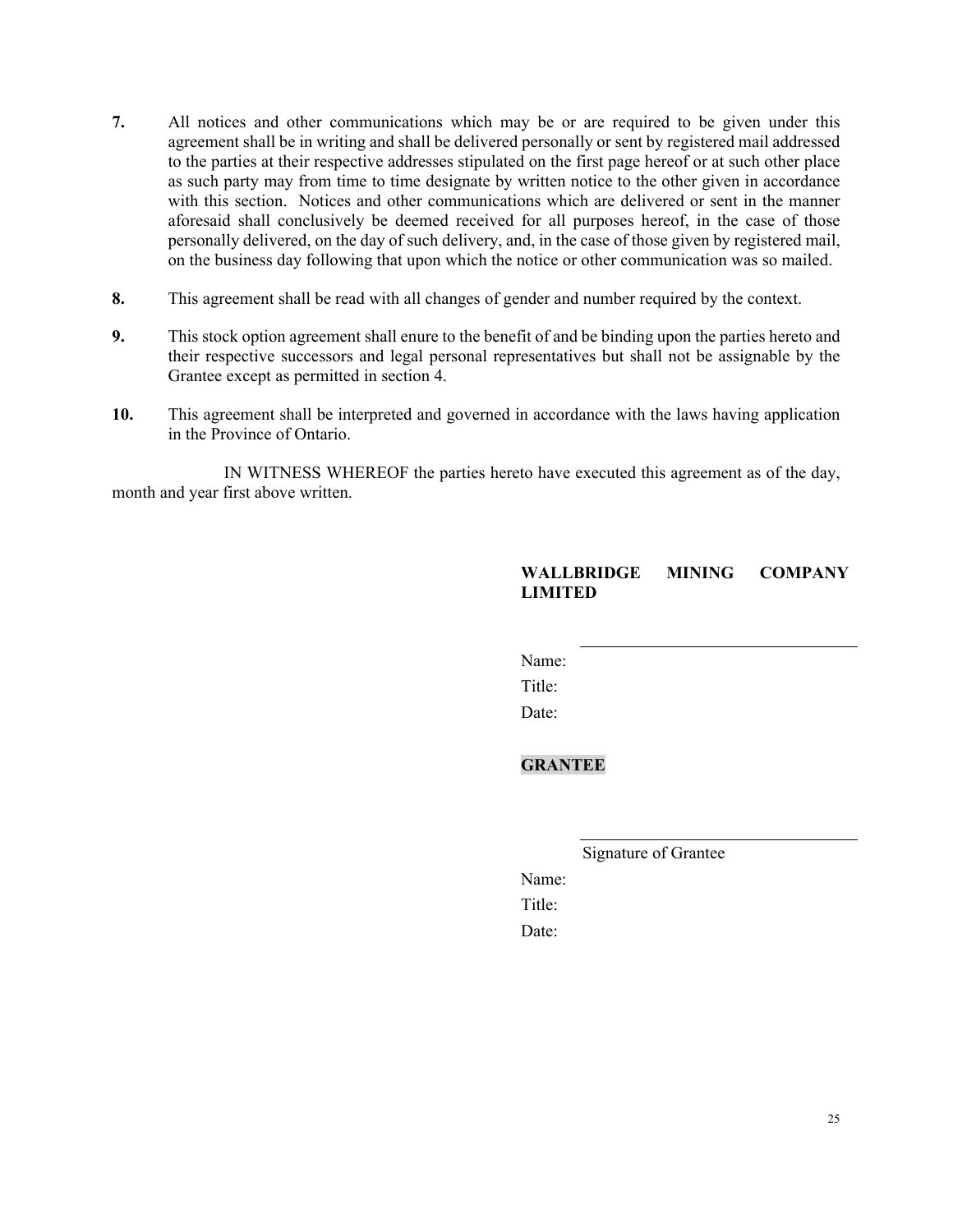### SCHEDULE A

#### **SUBSCRIPTION**

### **TO: WALLBRIDGE MINING COMPANY LIMITED**

#### **AND TO: THE DIRECTORS THEREOF**

**WHEREAS** Wallbridge Mining Company Limited (the "Corporation") granted to the undersigned an option to purchase as fully paid and non-assessable on or before [■] at \$[■] per share the whole or any part of that number of common shares in the capital stock of the Corporation as presently constituted as set opposite his name as follows

NAME NUMBER OF COMMON SHARES

for a 5 year term expiring at 5:00 p.m. (Toronto Time) on  $\lceil \blacksquare \rceil$ ;

 **AND WHEREAS** to date the undersigned has exercised such option to the extent of [■] common shares;

 **NOW THEREFORE** pursuant to said option the undersigned hereby subscribes for and agrees to take up [■] common shares in the capital stock of the Corporation at \$[■] per share and tenders herewith the sum of \$[■] in full payment of the aggregate exercise price for such shares plus the sum of \$[■] representing the amount of withholding tax which the Corporation is required to remit to governmental authorities with respect to the exercise.

 The undersigned hereby requests that a certificate representing such common shares be issued in the name of the undersigned.

DATED

[Grantee]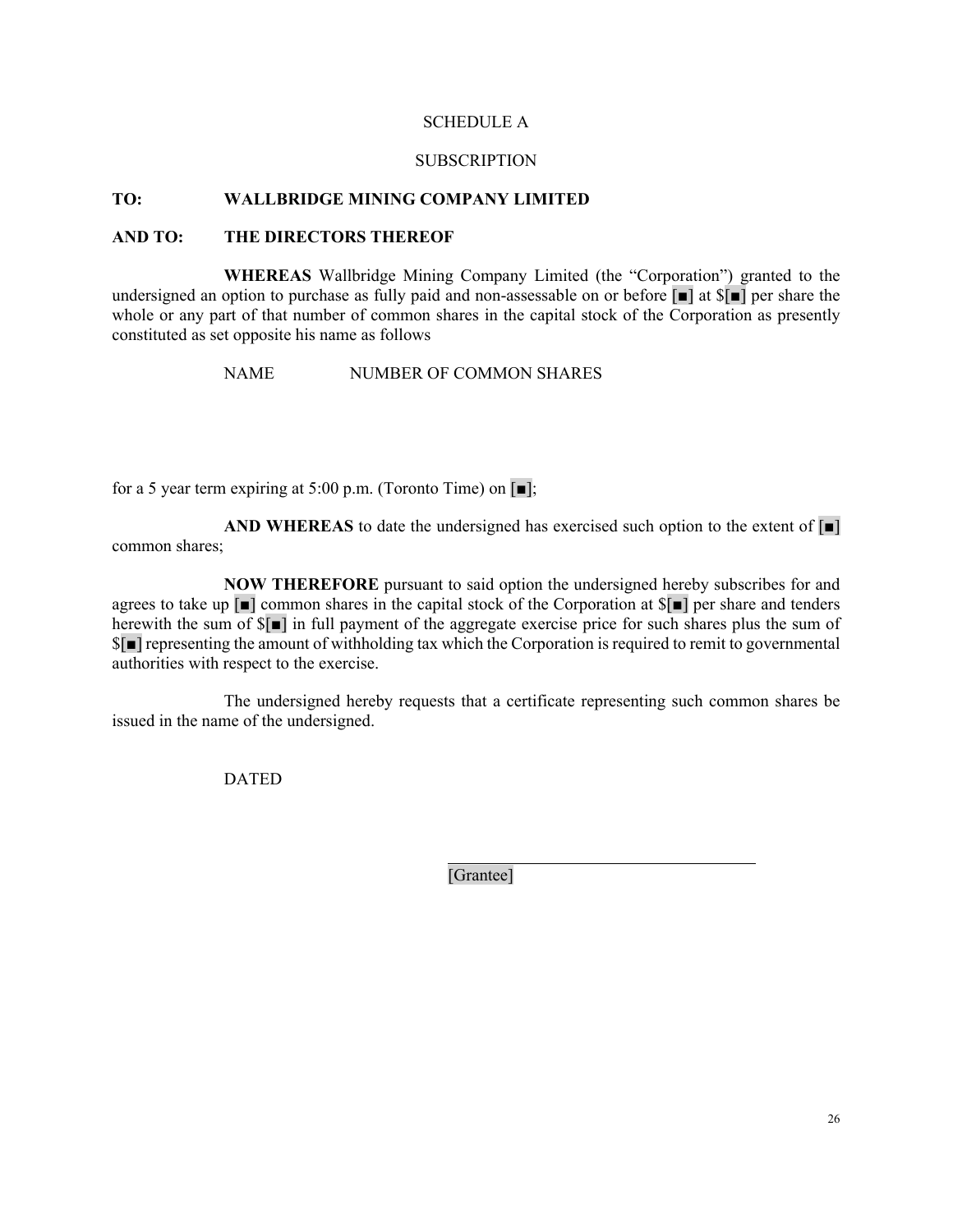#### **APPENDIX B**

#### **RESTRICTED SHARE UNIT AGREEMENT**

**THIS RESTRICTED SHARE UNIT AGREEMENT** (the "**Agreement**") is made as of the [■] day of  $[\blacksquare], [\blacksquare]$ 

B E T W E E N :

## **WALLBRIDGE MINING COMPANY LIMITED** (herein called the "**Corporation**")

- and -

#### $\lceil \bullet \rceil$ (herein called the "**Grantee**")

This Agreement is made pursuant to the terms and conditions of the Corporation's Omnibus Share Based Compensation Plan (in effect from time to time, the "**Plan**"), which is incorporated by reference herein. The Grantee accepts the terms and conditions of the Plan and all rules and procedures adopted thereunder, as amended from time to time. In the event of any inconsistency between the terms of this Agreement and the terms of the Plan, the terms of the Plan shall prevail. Certain terms with initial capital letters used in this Agreement have the meanings set out in the Plan.

Each Unit (as defined below) granted to the Grantee hereunder represents a right of the Grantee to receive one common share in the capital of the Corporation as presently constituted (each a "**Common Share**") on the terms set out herein.

The Corporation has granted to the Grantee, as of the Date of Grant set out in Schedule A, that number of restricted share units (the "**Units**") equal to the number of Units set out in Schedule A, upon the terms and conditions set out in this Agreement, including the following:

**Restricted Share Units**. Each Unit granted to the Grantee hereunder represents a right of the Grantee to receive one Common Share on the date the said Unit vests.

**Grantee's Notional Account**. The Corporation shall maintain in its books a notional account for the Grantee (the "**Grantee's Account**") recording the number of Units granted to the Grantee and the number of Units that have Vested. Upon payment in satisfaction of vested Units through the issuance of Common Shares from treasury, such Vested Units shall be cancelled.

**Vesting.** Subject to the earlier vesting provisions set out herein, the Units granted by the Corporation to the Grantee as set out on Schedule A shall vest in accordance with the vesting provisions set out on Schedule A (provided that in no event will the Grantee become entitled to acquire a fraction of a Common Share);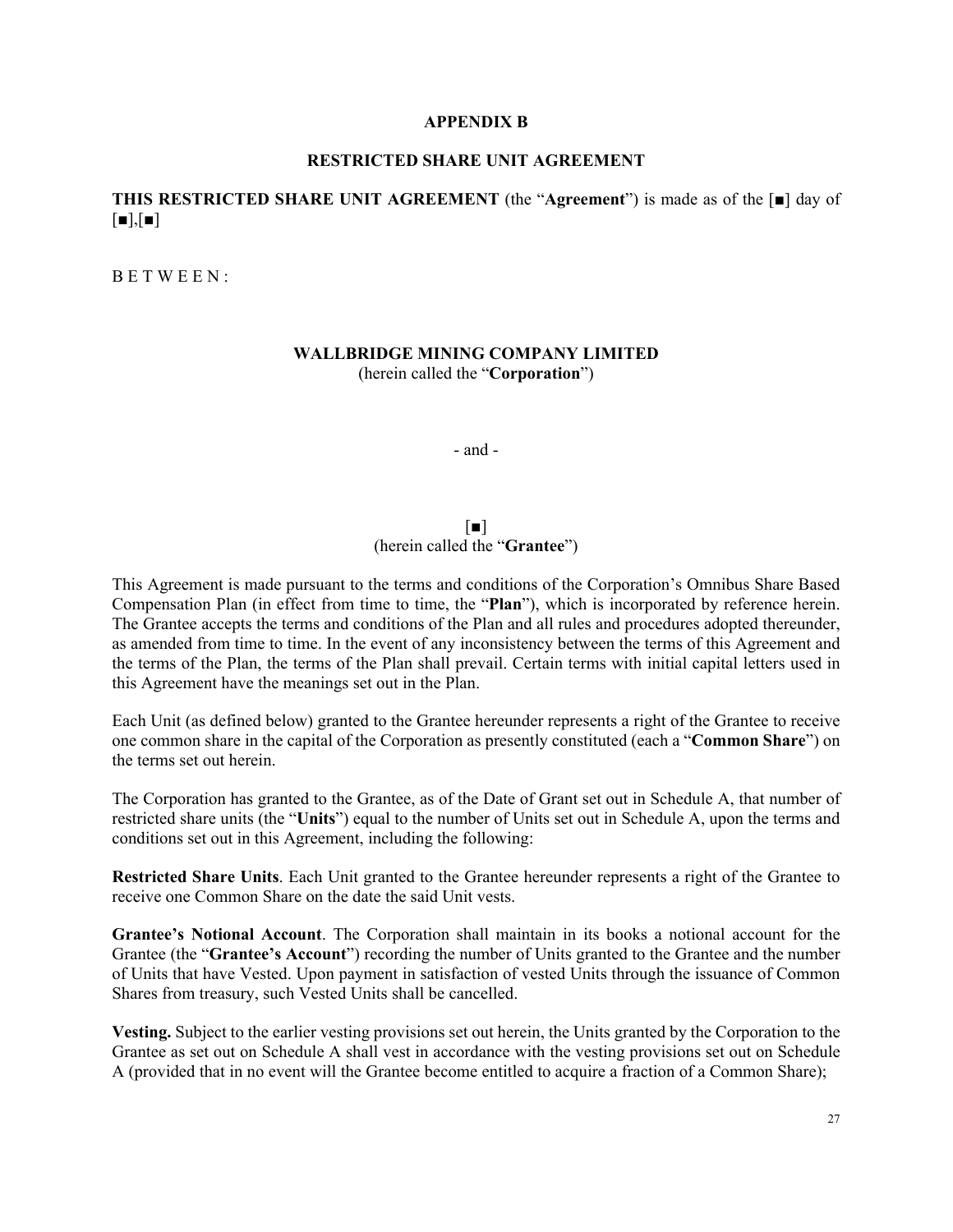Notwithstanding the vesting provisions above, in the event of a Change of Control while the Grantee is employed by the Corporation or a wholly owned subsidiary of the Corporation (a "**Subsidiary**") or in the event that the Grantee terminates employment with the Corporation and its Subsidiaries by reason of Eligible Retirement, death or total disability (as determined by the Committee in good faith) (each an "**Accelerated Vesting Event**"), the non-vested Units will:

- (i) in the case of a Change of Control, Eligible Retirement or death being the Accelerated Vesting Event, immediately become 100% vested, or
- (ii) in the case of total disability being the Accelerated Vesting Event, vest on the sixtieth  $(60<sup>th</sup>)$  day following the Grantee's termination.

If the Grantee terminates employment with the Corporation and its Subsidiaries for any reason other than such Eligible Retirement, total disability or death or termination without cause, any non-vested Units granted hereunder will be immediately cancelled without liability or compensation therefor and be of no further force and effect. For clarity, where the Grantee voluntarily terminates his/her employment with the Corporation or is otherwise terminated by the Corporation for cause, all non-Vested Units of the Grantee shall be immediately cancelled without compensation or liability therefor and be of no further force and effect.

In no event will the Grantee become entitled to acquire a fraction of a Common Share:

**Settlement of Vested Units**. Payment to the Grantee in respect of Vested Units will be made in the form of Common Shares only and will be evidenced by book entry registration or by a certificate registered in the name of the Grantee as soon as practicable following the date on which the Units become Vested; provided that the settlement date shall not be later than the third anniversary of the Date of Grant and all payments in respect of Vested Units in the Grantee's Account shall be paid in full on or before December 31 of the same calendar year.

**No Shareholder Rights.** The Grantee will have none of the rights of a shareholder of the Corporation with respect to any Common Shares underlying the Units, including the right to vote such shares and receive any dividends that may be paid thereon, until such time, if any, that the Grantee has been determined to be a shareholder of record by the Corporation's transfer agent or one or more certificates of Common Shares are delivered to the Grantee in settlement thereof. Further, nothing herein will confer upon the Grantee any right to remain in the employ of the Corporation or its Subsidiaries.

**Units Non-Transferable.** Units are non-transferable (except to a Grantee's estate as contemplated under this Agreement).

**No Other Benefit**. No amount will be paid to, or in respect of, the Grantee under the Plan to compensate for a downward fluctuation in the value of Common Shares, nor will any other form of benefit be conferred upon, or in respect of, the Grantee for such purpose.

The Corporation makes no representations or warranties to the Grantee with respect to the Plan or the Units whatsoever. The Grantee is expressly advised that the value of Units in the Plan will fluctuate as the value of Common Shares fluctuates.

In seeking the benefits of participation in the Plan, the Grantee agrees to exclusively accept all risks associated with a decline in the value of Common Shares and all other risks associated with participation in the Plan.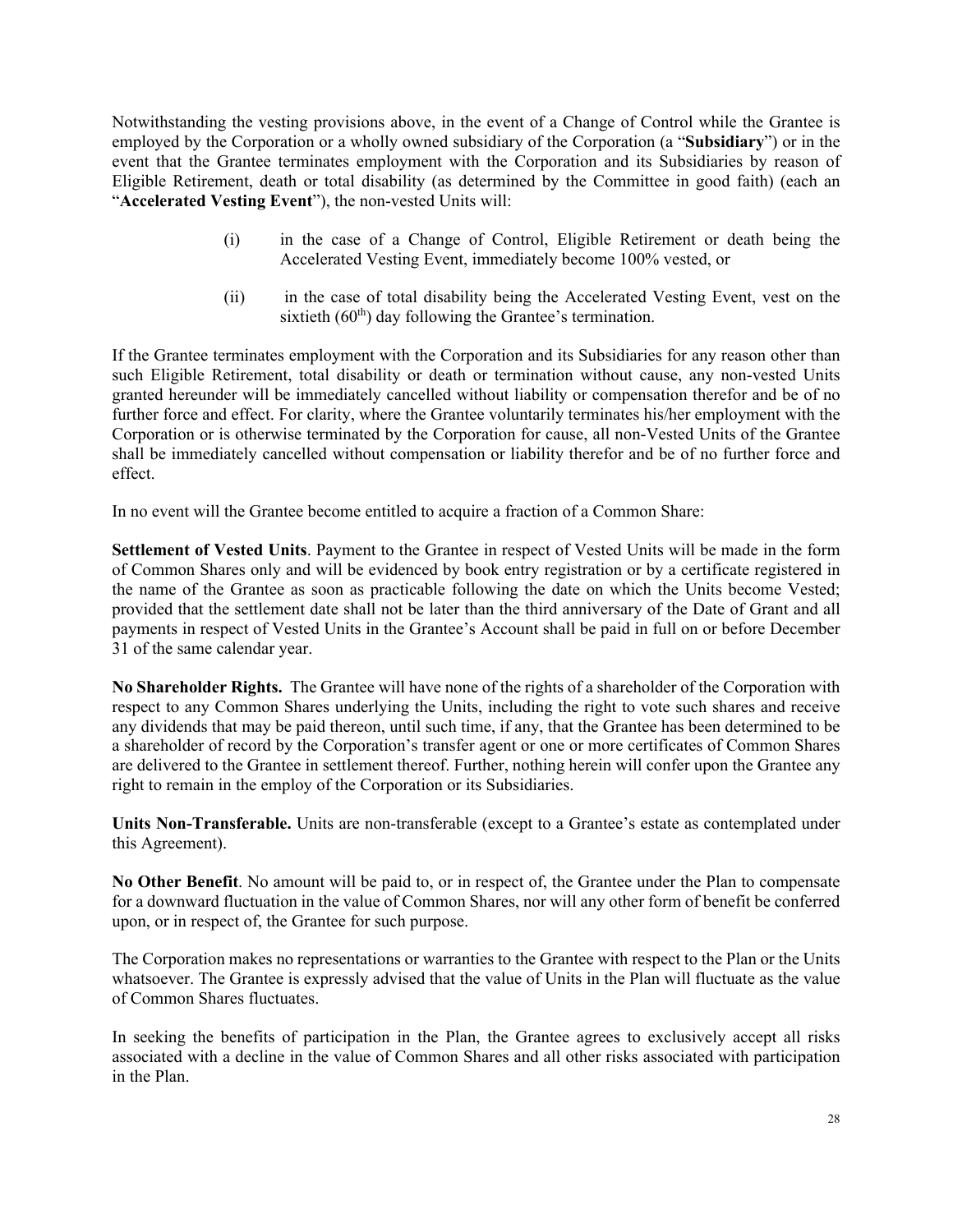**Withholding Tax**. As set out in Section 14 of the Plan, if the Corporation determines that under the requirements of applicable tax laws, the Corporation is obligated to withhold for remittance to any taxing authority any amount, the Corporation may require the Grantee to pay to the Corporation, such amount as the Corporation is obliged to remit in connection with the issuance of the Common Shares as set out in Section 14 of the Plan.

**Income Taxes**: The Grantee acknowledges that he/she will be liable for income tax relating to grants and dispositions of Units. The Grantee hereby acknowledges that the Corporation is making no representation to him/her regarding taxes applicable to the Grantee and the Grantee will confirm the tax treatment with his/her own tax advisor.

**No Inducement**. By executing a copy of this Agreement, the Grantee hereby accepts the grant of Units and hereby confirms and acknowledges that his or her participation in the Plan is voluntary and that he or she has not been induced to enter into this Agreement or participate in Plan by expectation of employment or continued employment with the Corporation.

**Reorganization**. The existence of any Units shall not affect in any way the right or power of the Corporation or its shareholders to make or authorize any adjustment, recapitalization, reorganization or other change in the Corporation's capital structure or its business, or any amalgamation, combination, merger or consolidation involving the Corporation or to create or issue any bonds, debentures, shares or other securities of the Corporation or the rights and conditions attaching thereto or to effect the dissolution or liquidation of the Corporation or any sale or transfer of all or any part of its assets or business, or any other corporate act or proceeding, whether of a similar nature or otherwise.

**Binding Effect**. This Agreement shall enure to the benefit of and be binding upon the Corporation and the Grantee and each of their respective heirs, executors, administrators, successors and permitted assigns.

**Unfunded and Unsecured Plan**. Unless otherwise determined by the Board, this Agreement and the Plan shall be unfunded and the Corporation will not secure its obligations under this Agreement or the Plan. To the extent any Grantee or his or her estate holds any rights by virtue of a grant of Units under this Agreement, such rights (unless otherwise determined by the Board) shall be no greater than the rights of an unsecured creditor of the Corporation.

**Governing Law.** This Agreement shall be governed by, and interpreted in accordance with, the laws of the Province of Ontario and the laws of Canada applicable therein, without regard to principles of conflict of laws.

**Effective Date.** The effective date of this Agreement shall be the Date of Grant.

**Severability.** The invalidity or unenforceability of any provision of the Plan or Agreement shall not affect the validity or enforceability of any other provision and any invalid or unenforceable provision shall be severed from this Agreement.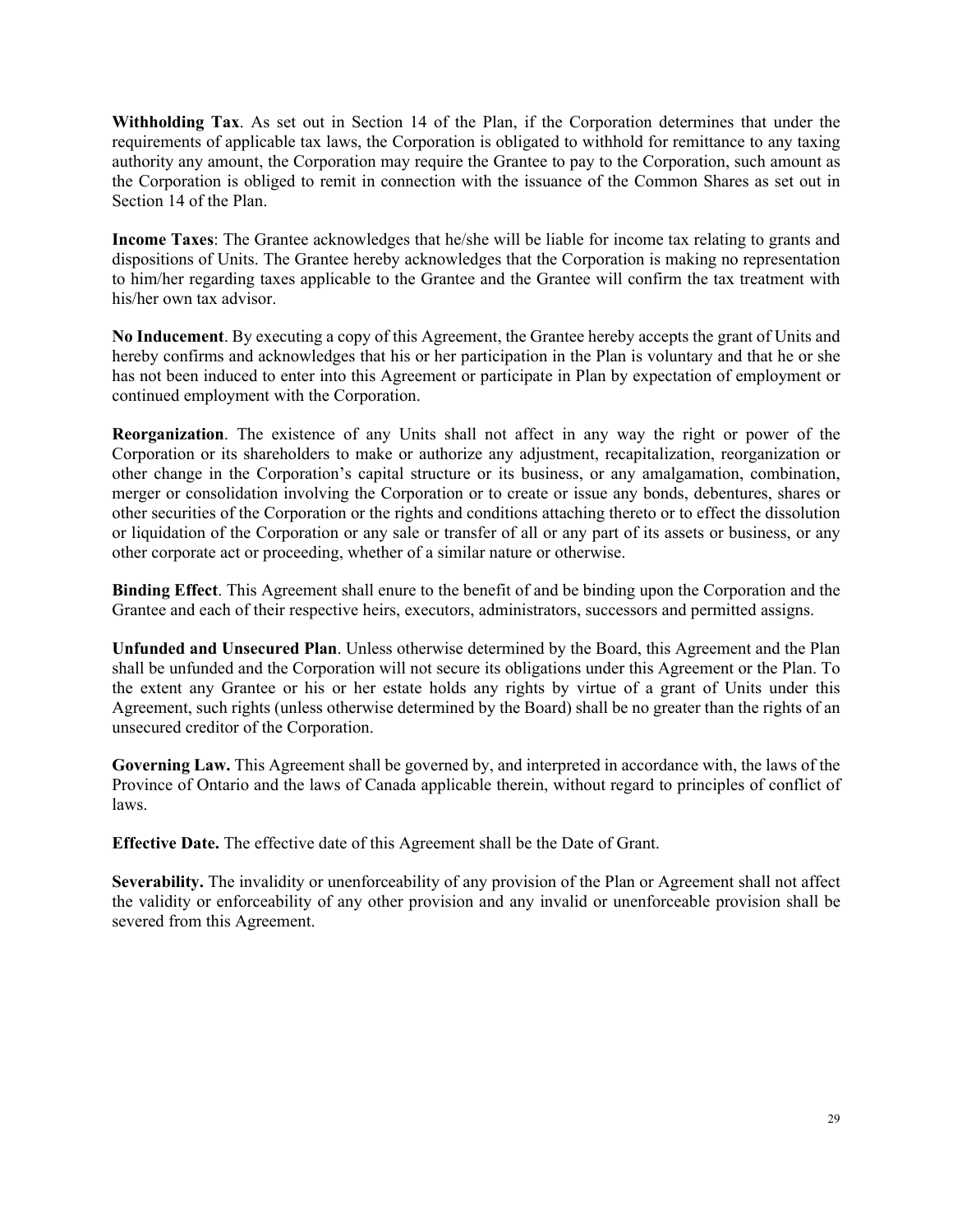## **WALLBRIDGE MINING COMPANY LIMITED**

Name:

Title:

Date:

# **GRANTEE**

Signature of Grantee

Name: Title:

Date: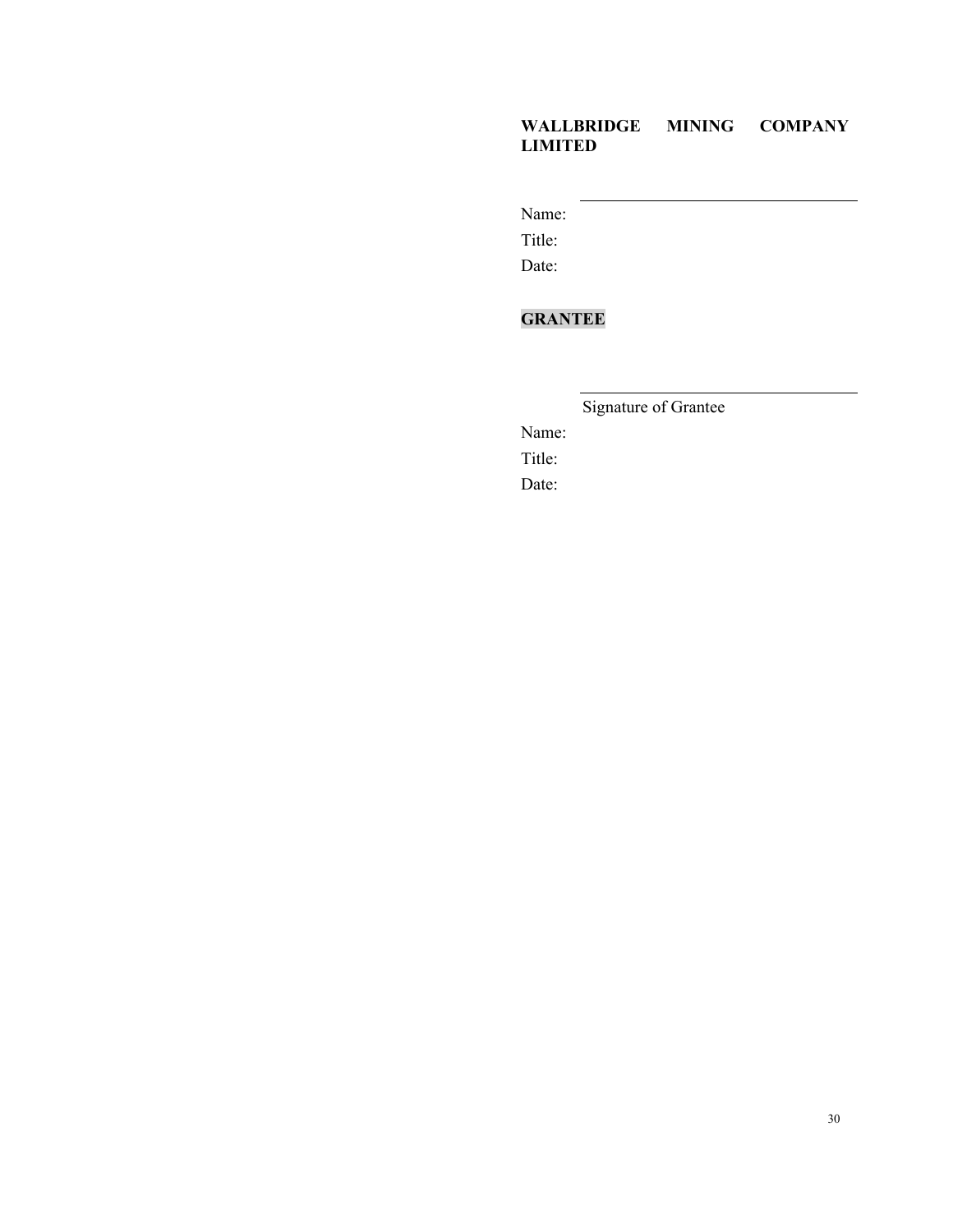### **Schedule A**

#### **WALLBRIDGE MINING COMPANY LIMITED**

#### **OMNIBUS SHARE BASED COMPENSATION PLAN**

### **NOTICE OF RESTRICTED SHARE UNITS GRANTED**

| <b>Grantee:</b>                                                                                                       |                                                   |  |  |  |  |
|-----------------------------------------------------------------------------------------------------------------------|---------------------------------------------------|--|--|--|--|
| <b>Address:</b>                                                                                                       | <u> 1980 - Johann Barbara, martxa alemaniar a</u> |  |  |  |  |
|                                                                                                                       |                                                   |  |  |  |  |
| You have been granted Restricted Share Units of Wallbridge Mining Company Limited (the<br>"Corporation"), as follows: |                                                   |  |  |  |  |
|                                                                                                                       |                                                   |  |  |  |  |
|                                                                                                                       |                                                   |  |  |  |  |
| Starting Value of Restricted Share Unit Grant: _________________________________                                      |                                                   |  |  |  |  |
| <b>Vesting Schedule:</b>                                                                                              |                                                   |  |  |  |  |

By your signature and the signature of the Corporation's representative below, you and the Corporation agree that this Restricted Share Unit Grant is granted under and governed by the terms and conditions of the Corporation's Omnibus Share Based Compensation Plan, as amended from time to time.

### **WALLBRIDGE MINING COMPANY LIMITED**

Name:

Title:

Date:

#### **GRANTEE**

Signature of Grantee

Name:

Title:

Date: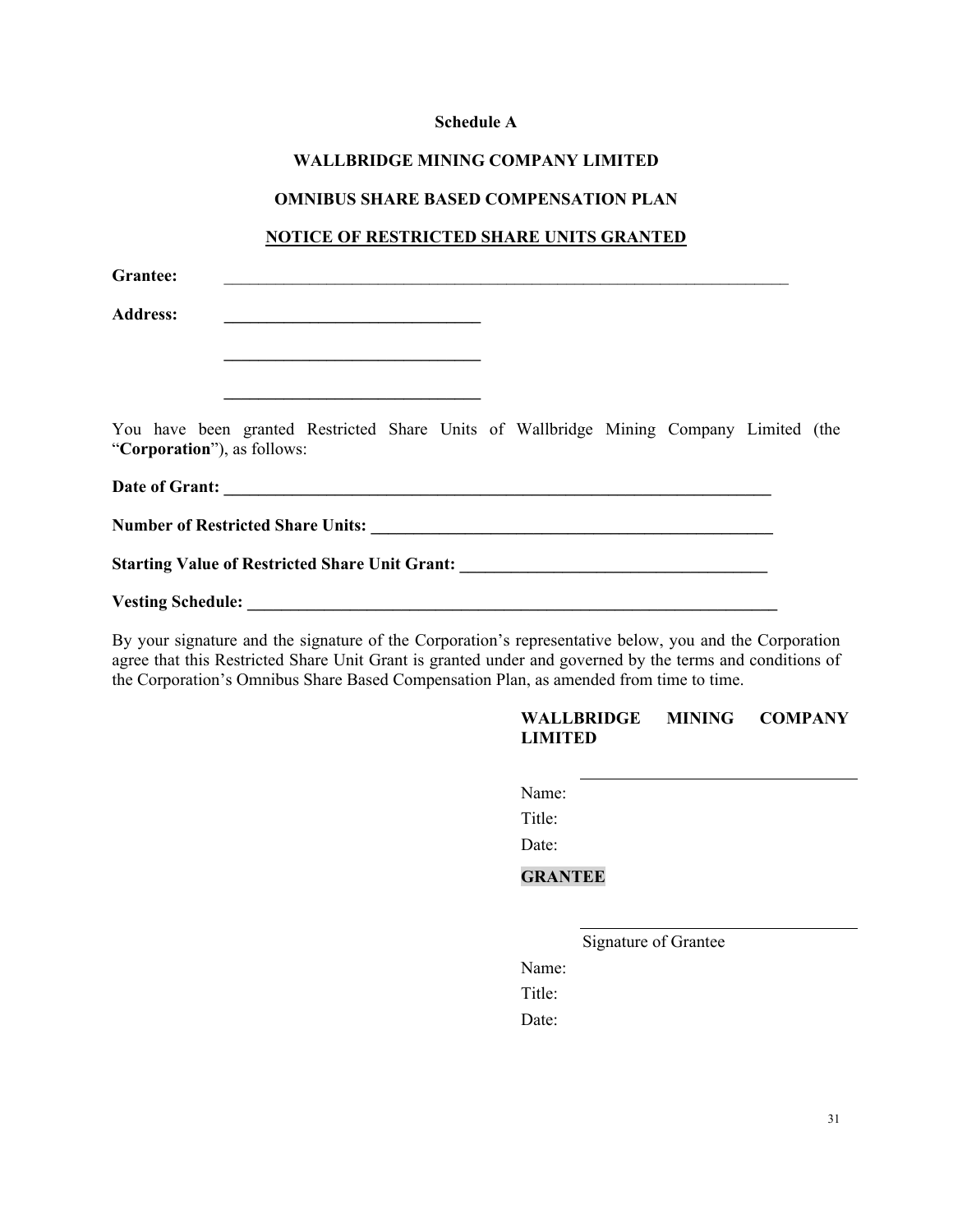### **APPENDIX C**

### **DEFERRED SHARE UNIT AGREEMENT**

**THIS DEFERRED SHARE UNIT AGREEMENT** (the "**Agreement**") is made as of the [■] day of  $[\blacksquare], [\blacksquare]$ 

B E T W E E N :

### **WALLBRIDGE MINING COMPANY LIMITED** (herein called the "**Company**")

- and -

## [■]

(herein called the "**Grantee**") .

This Agreement is made pursuant to the terms and conditions of the Corporation's Omnibus Share Based Compensation Plan (in effect from time to time, the "**Plan**"), which is incorporated by reference herein. The Grantee accepts the terms and conditions of the Plan and all rules and procedures adopted thereunder, as amended from time to time. In the event of any inconsistency between the terms of this Agreement and the terms of the Plan, the terms of the Plan shall prevail. Certain terms with initial capital letters used in this Agreement have the meanings set out in the Plan.

The Corporation has granted to the Grantee, as of the Date of Grant set out in Schedule A, that number of deferred share units (the "**Units**") equal to the number of Units set out in Schedule A upon the terms and conditions set out in this Agreement, including the following:

### 1. **Definitions:**

- (a) "**Distribution Date**" means either the Separation Date or such later date as the Grantee may elect (by written notice delivered to the Corporation prior to the Separation Date), provided that in no event shall a Grantee be permitted to elect a date which is later than December 1 of the calendar year following the calendar year in which the Separation Date occurs. In the case of death of a Grantee, the Distribution Date shall have the meaning ascribed to it under section 5 herein;
- (b) **"Related Entity"** has the meaning ascribed to the term "related entity" in section 2.22 of National Instrument 45-106 of the Canadian Securities Administrators, as amended from time to time; and
- (c) **"Separation Date"** means the date on which the Grantee ceases service as a director of, and is not at that time an employee or officer of the Corporation or a Related Entity.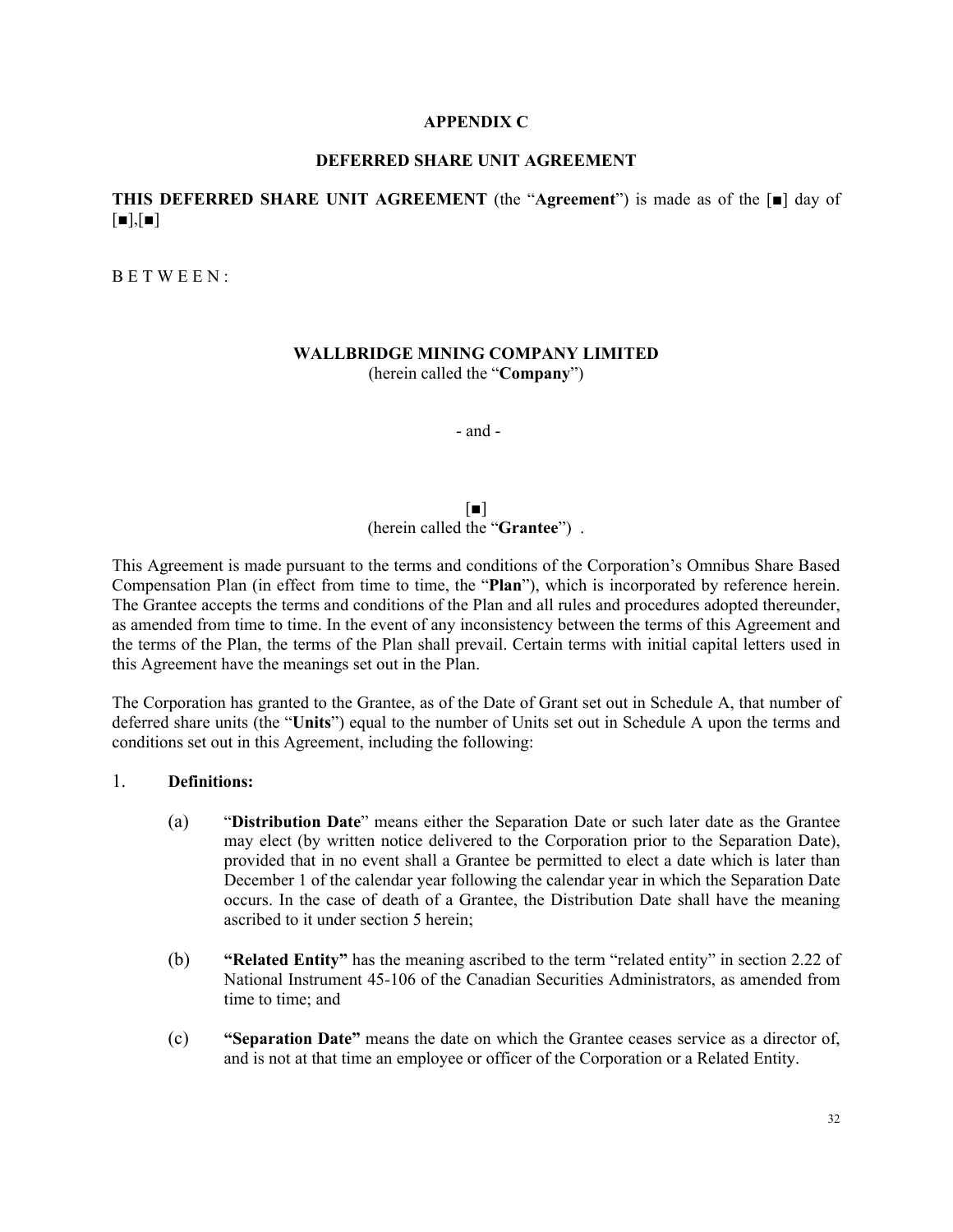2. **Deferred Share Units**. Each Vested Unit granted to the Grantee hereunder represents a right of the Grantee to receive one Common Share on the Distribution Date (as defined herein).

**Grantee's Notional Account**. The Corporation shall maintain in its books a notional account for the Grantee (the "**Grantee's Account**") recording the number of Units granted to the Grantee and the number of Units that have Vested. Upon payment in satisfaction of Vested Units through the issuance of Common Shares on or about the Distribution Date (in accordance with the provisions herein), such Vested Units shall be cancelled as of the applicable Distribution Date.

**Vesting.** Subject to the earlier vesting provisions set out herein, the Units granted by the Corporation to the Grantee as set out on Schedule A shall vest in accordance with the vesting provisions set out on Schedule A; provided that where a Grantee is terminated for cause or where a non-employee director resigns or is otherwise removed as a result of losing his/her eligibility to serve on the Board of Directors due to an order by a regulatory body or stock exchange or for culpable conduct as determined by the Granting Authority, all unvested Units in the Grantee's account shall be immediately cancelled without liability or compensation therefor and be of no further force and effect (unless otherwise determined by the Granting Authority).

Notwithstanding the vesting provisions above, in the event of a Change of Control while the Grantee is employed by or is a director of the Corporation or a Related Entity or in the event of the Grantee being terminated without cause, the non-vested Units will immediately become 100% vested.

In no event will the Grantee become entitled to acquire a fraction of a Common Share.

**Distribution of Vested Units**. The Corporation shall within 10 business days after the Distribution Date issue to the Grantee a number of treasury Common Shares equal to the number of Vested Units in the Grantee's Account. In the case of a Grantee's Death, the Distribution Date shall be on or before the 30<sup>th</sup> business day after the Corporation is duly notified of the death of the Grantee and such distribution shall be made to the estate of the Grantee.

**Reporting of Units.** Statements of the Grantee's Account will be provided to Grantees on an annual basis.

**No Shareholder Rights.** The Grantee will have none of the rights of a shareholder of the Corporation with respect to any Common Shares underlying the Units, including the right to vote such shares and receive any dividends that may be paid thereon, until such time, if any, that the Grantee has been determined to be a shareholder of record by the Corporation's transfer agent or one or more certificates of Common Shares are delivered to the Grantee in settlement thereof. Further, nothing herein will confer upon the Grantee any right to remain in the employ of the Corporation or its Subsidiaries.

**Units Non-Transferable.** Units are non-transferable (except to a Grantee's estate as provided for in this Agreement).

**No Other Benefit**. No amount will be paid to, or in respect of, the Grantee under the Plan to compensate for a downward fluctuation in the value of Common Shares, nor will any other form of benefit be conferred upon, or in respect of, the Grantee for such purpose.

The Corporation makes no representations or warranties to the Grantee with respect to the Plan or the Units whatsoever. The Grantee is expressly advised that the value of Units in the Plan will fluctuate as the value of Common Shares fluctuates.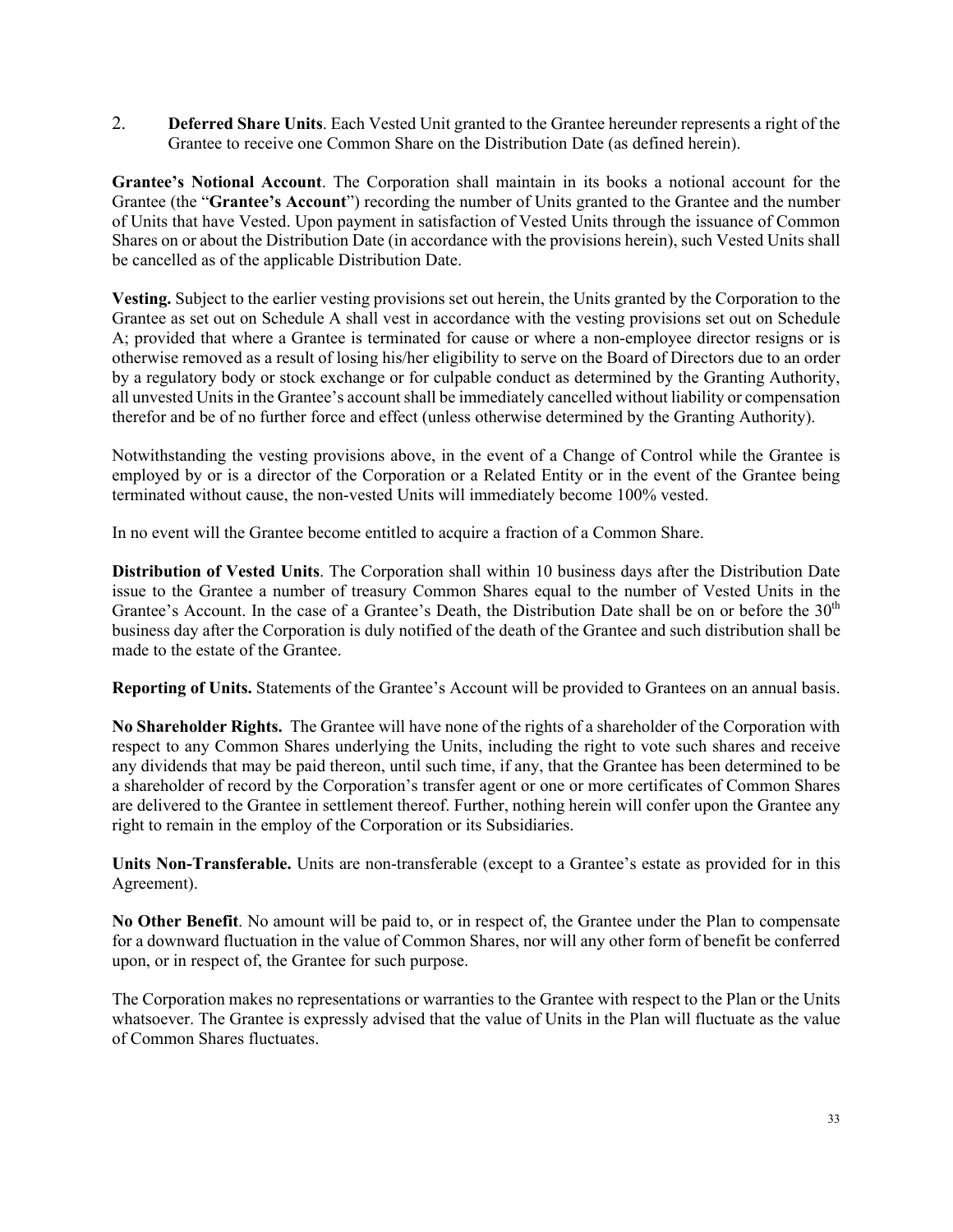In seeking the benefits of participation in the Plan, the Grantee agrees to exclusively accept all risks associated with a decline in the value of Common Shares and all other risks associated with participation in the Plan.

**Withholding Tax**. As set out in Section 14 of the Plan, if the Corporation determines that under the requirements of applicable tax laws, the Corporation is obligated to withhold for remittance to any taxing authority any amount, the Corporation may require the Grantee to pay to the Corporation, such amount as the Corporation is obliged to remit in connection with the issuance of the Common Shares as set out in Section 14 of the Plan.

**Income Taxes**: The Grantee acknowledges that he/she will be liable for income tax relating to grants and dispositions of Units. The Grantee hereby acknowledges that the Corporation is making no representation to him/her regarding taxes applicable to the Grantee and the Grantee will confirm the tax treatment with his/her own tax advisor.

**No Inducement**. By executing a copy of this Agreement, the Grantee hereby accepts the grant of Units and hereby confirms and acknowledges that his or her participation in the Plan is voluntary and that he or she has not been induced to enter into this Agreement or participate in Plan by expectation of employment or continued employment with the Corporation.

**Reorganization**. The existence of any Units shall not affect in any way the right or power of the Corporation or its shareholders to make or authorize any adjustment, recapitalization, reorganization or other change in the Corporation's capital structure or its business, or any amalgamation, combination, merger or consolidation involving the Corporation or to create or issue any bonds, debentures, shares or other securities of the Corporation or the rights and conditions attaching thereto or to effect the dissolution or liquidation of the Corporation or any sale or transfer of all or any part of its assets or business, or any other corporate act or proceeding, whether of a similar nature or otherwise.

**Binding Effect**. This Agreement shall enure to the benefit of and be binding upon the Corporation and the Grantee and each of their respective heirs, executors, administrators, successors and permitted assigns.

**Unfunded and Unsecured Plan**. Unless otherwise determined by the Board, this Agreement and the Plan shall be unfunded and the Corporation will not secure its obligations under this Agreement or the Plan. To the extent any Grantee or his or her estate holds any rights by virtue of a grant of Units under this Agreement, such rights (unless otherwise determined by the Board) shall be no greater than the rights of an unsecured creditor of the Corporation.

**Governing Law.** This Agreement shall be governed by, and interpreted in accordance with, the laws of the Province of Ontario and the laws of Canada applicable therein, without regard to principles of conflict of laws.

**Effective Date.** The effective date of this Agreement shall be the Date of Grant.

**Severability.** The invalidity or unenforceability of any provision of the Plan or Agreement shall not affect the validity or enforceability of any other provision and any invalid or unenforceable provision shall be severed from this Agreement.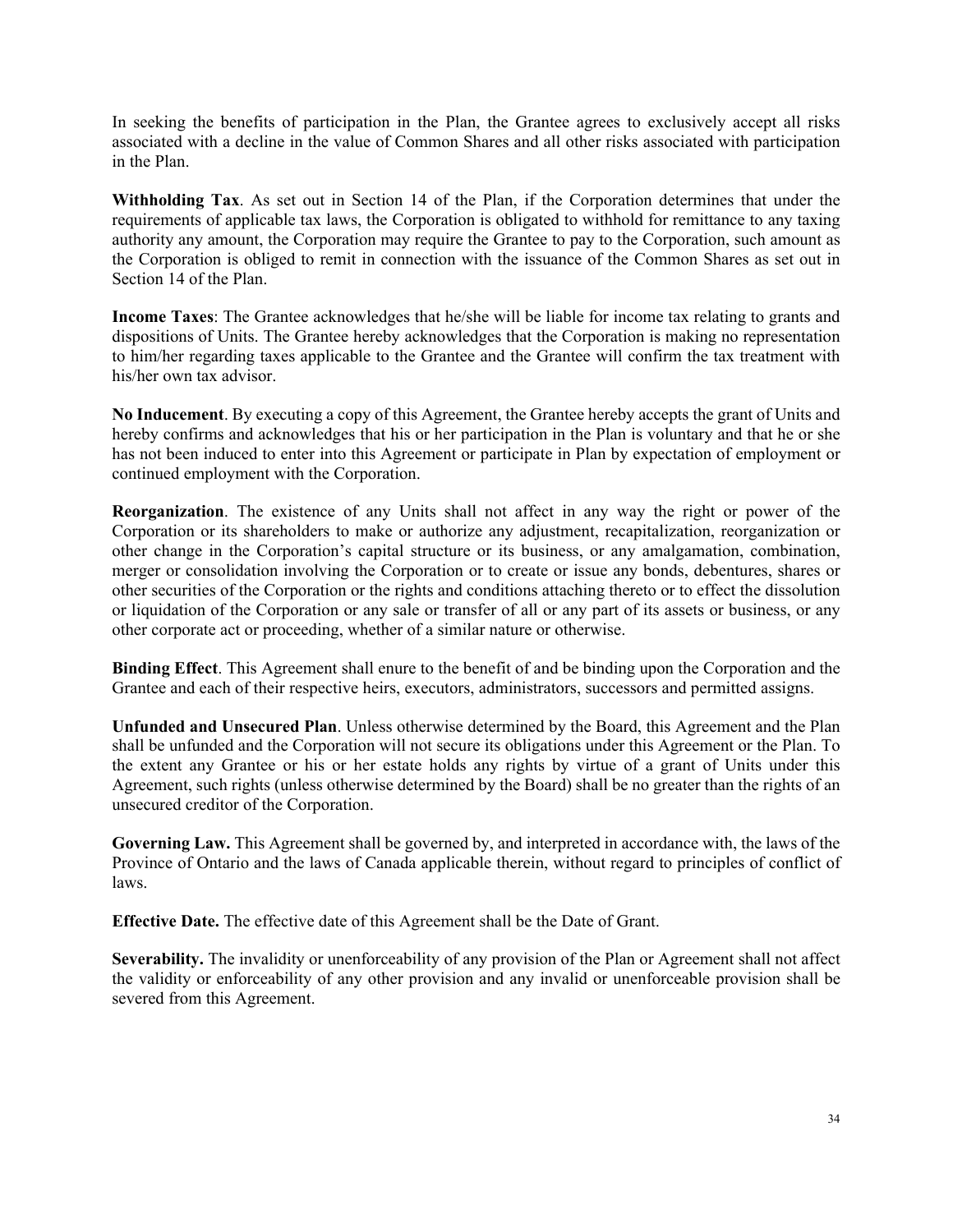## **WALLBRIDGE MINING COMPANY LIMITED**

Name:

Title:

Date:

# **GRANTEE**

|  | Signature of Grantee |
|--|----------------------|
|  |                      |

Name:

Title:

Date: